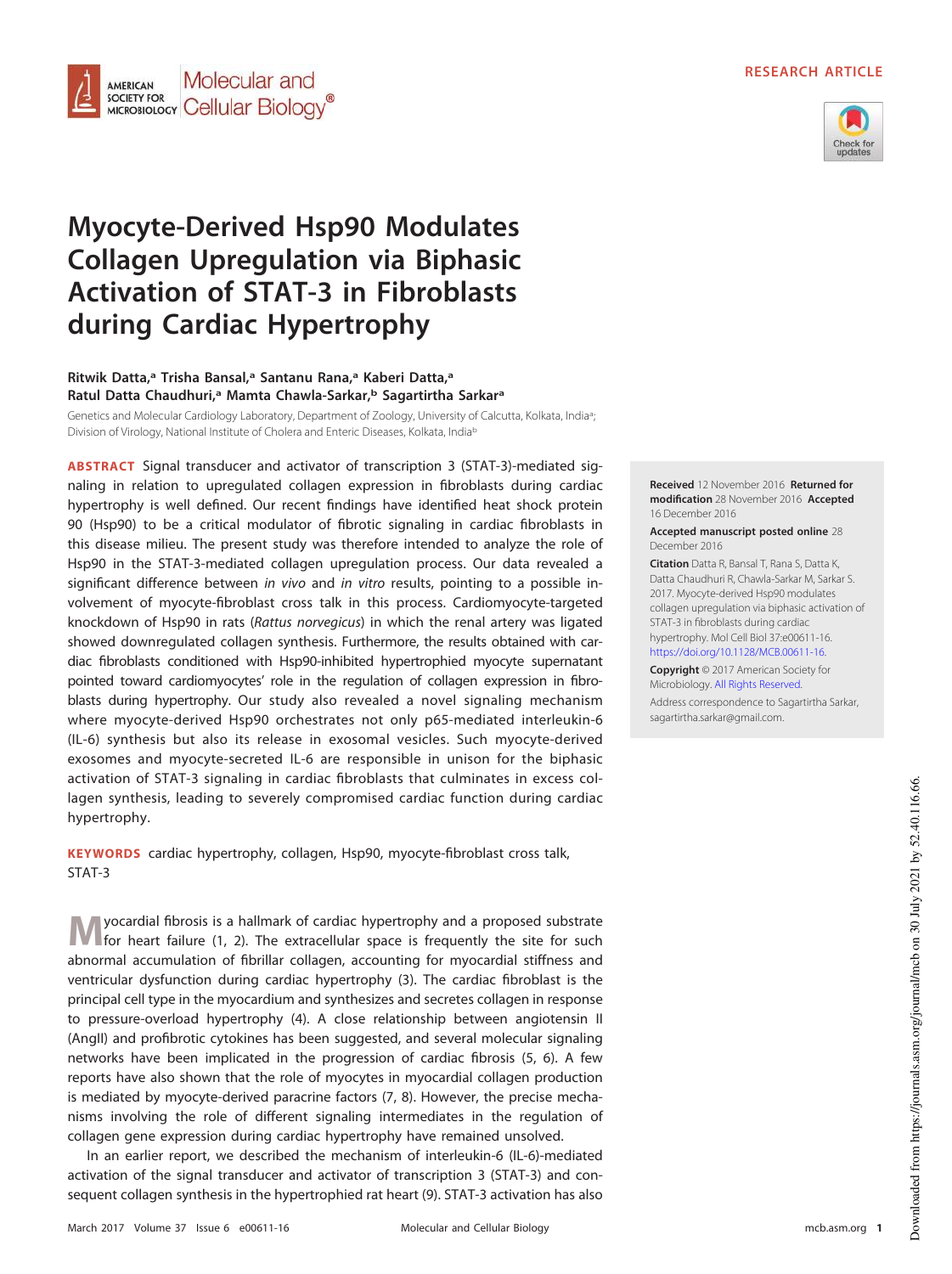been reported in the pressure-overloaded feline myocardium [\(10\)](#page-22-9). AngII has been shown to act in concert with hyperglycemia to upregulate collagen synthesis in cardiac fibroblasts via a STAT-3-dependent mechanism [\(11\)](#page-22-10). STAT-3 is now considered a multifaceted molecule initially found to be regulated by the IL-6 – gp130 system [\(12\)](#page-22-11). The activation of STAT-3 by the paracrine action of IL-6 has been extensively documented in different cell types [\(13](#page-22-12)[–](#page-22-13)[15\)](#page-22-14). Such cytokine-mediated signal transduction by STATs has been found to involve a continuous signaling cycle [\(16\)](#page-22-15), where Janus kinase (JAK) and tyrosine kinase 2 (Tyk-2) at the intracytoplasmic domain of the gp130 receptor regulate the phosphorylation of STAT-3 at tyrosine-705 [\(17,](#page-22-16) [18\)](#page-23-0). The cytokineinduced activation of STAT-3 has also been associated with its decreased rate of nuclear exit, resulting in its retention at a higher level within the nucleus [\(19,](#page-23-1) [20\)](#page-23-2). Another critical level of regulation of STAT-3 activity includes its interaction with the chaperone heat shock protein 90 (Hsp90) [\(21](#page-23-3)[–](#page-23-4)[23\)](#page-23-5). Schoof et al. [\(24\)](#page-23-6) have shown the central role of Hsp90 in JAK-STAT signaling during classical Hodgkin's lymphoma. IL-6-activated STAT-3 signaling has also been found to be sensitive to Hsp90 inhibition in multiple myeloma cells [\(25\)](#page-23-7). However, until now there have been no reports describing the role of Hsp90 in STAT-3 activation during cardiac hypertrophy.

Our recent findings [\(26\)](#page-23-8) as well as those of other groups have indicated that Hsp90 is a critical modulator of fibrosis via alteration of the TGF $\beta$  signaling pathway [\(27](#page-23-9)[–](#page-23-10)[30\)](#page-23-11). To further develop this line of research, the present study was designed to look into the possible role of Hsp90 in STAT-3-mediated fibrotic signaling during cardiac hypertrophy and associated fibrosis.

A significant difference between in vivo and in vitro results in a pilot study hinted toward a possible involvement of cellular cross talk. This study aims to determine how Hsp90 of the myocytes acts as a node of control over collagen biosynthesis in fibroblasts via regulation of the biphasic activation of STAT-3.

### **RESULTS**

**Differential activation of STAT-3 in vitro and in vivo during Hsp90 inhibition.** The ratio of phosphorylated STAT-3/total STAT-3 in Hsp90-inhibited hypertrophied fibroblasts remained unaltered from that in AngII-treated cells [\(Fig. 1a](#page-2-0) and [b\)](#page-2-0). Hypertrophied myocytes also showed an insignificant change in the phosphorylation status of STAT-3 during Hsp90 inhibition compared with that for AngII-treated cells [\(Fig. 1c](#page-2-0) and [d\)](#page-2-0). Treatment with Hsp90 small interfering (siRNA) yielded similar results in both cell types, as observed by the chemical inhibition of Hsp90 [\(Fig. 1a](#page-2-0) to [d\)](#page-2-0). Successful knockdown of Hsp90 during hypertrophy in both cell types was confirmed by immunoblotting with anti-Hsp90 antibody [\(Fig. 1e\)](#page-2-0).

However, Hsp90 inhibition in vivo showed significant downregulation (2.46-fold  $\pm$ 0.10-fold) in the level of phosphorylation of STAT-3 Y705 and STAT-3 S727 compared to that in rat hearts in which the renal artery was ligated [\(Fig. 2a,](#page-3-0) left, and [b\)](#page-3-0). Myocytespecific knockdown of Hsp90 expression during hypertrophy in vivo also significantly decreased the ratio of phosphorylated STAT-3/total STAT-3 (2.13-fold  $\pm$  0.10-fold and 1.88-fold  $\pm$  0.17-fold for STAT-3 Y705 and STAT-3 S727, respectively) compared to that in ligated rat hearts [\(Fig. 2a,](#page-3-0) right, and [b\)](#page-3-0). Successful knockdown of Hsp90 expression in the myocardium during hypertrophy was confirmed by immunoblotting with anti-Hsp90 antibody [\(Fig. 2e\)](#page-3-0).

Moreover, myocyte-fibroblast coculture in vitro revealed the significant downregulation of phosphorylation of STAT-3 in fibroblasts during Hsp90 inhibition in myocytes. Fibroblasts incubated with Hsp90 siRNA and inhibitor-treated hypertrophied myocyteconditioned medium (MCM) showed 5.11-fold  $\pm$  0.27-fold and 3.38-fold  $\pm$  0.21-fold downregulation in STAT-3 Y705 and STAT-3 S727 phosphorylation levels, respectively, compared to those for fibroblasts incubated with the AngII-treated myocyte culture supernatant [\(Fig. 2c](#page-3-0) and [d\)](#page-3-0). Similar results were observed when fibroblasts were cocultured with Hsp90 siRNA-treated hypertrophied myocytes grown on inserts (data not shown).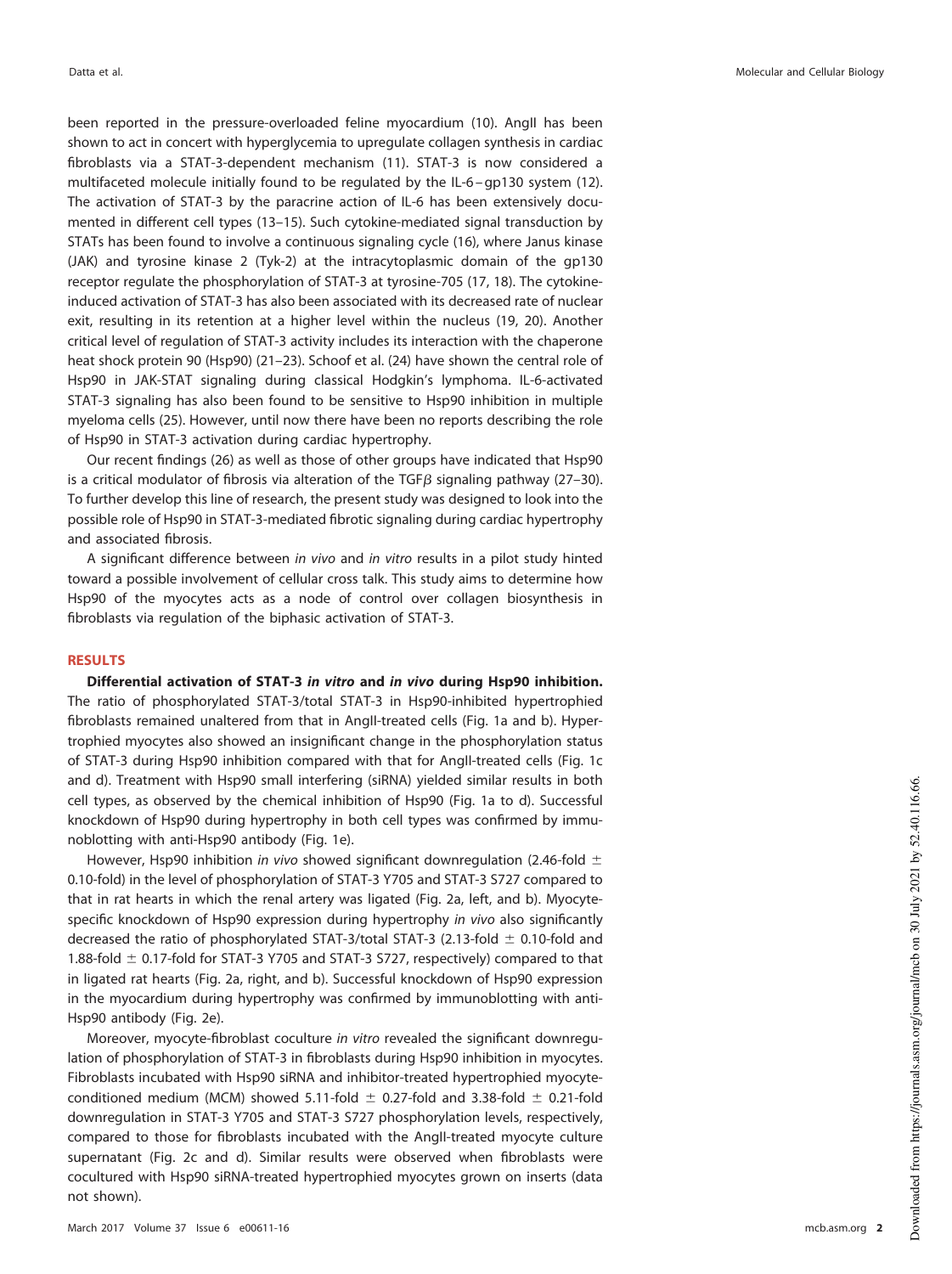

<span id="page-2-0"></span>**FIG 1** Hsp90 inhibition during hypertrophy has no effect on STAT-3 phosphorylation either in fibroblasts or in myocytes alone. (a) Western blots showing the unchanged ratio of phosphorylated-STAT-3 (p-STAT-3)/total STAT-3 in hypertrophied fibroblasts upon treatment with either 17-AAG or Hsp90 siRNA. GAPDH was used as a loading control. Results are expressed as the mean  $\pm$  SE from three independent experiments ( $n = 10$  for each group). (b) Graphical representation showing the unchanged ratio of phosphorylated STAT-3/total STAT-3 in hypertrophied fibroblasts upon treatment with either 17-AAG or Hsp90 siRNA. Results are expressed as the mean  $\pm$  SE from three independent experiments ( $n = 10$  for each group). \*\*,  $P < 0.01$  with respect to the respective control; \*\*\*,  $P < 0.001$ with respect to the respective control. (c) Western blots showing the ratio of phosphorylated STAT-3/total STAT-3 in hypertrophied cardiomyocytes upon treatment with either 17-AAG or Hsp90 siRNA. GAPDH was used as a loading control. Results are expressed as the mean  $\pm$  SE from three independent experiments ( $n = 10$  for each group). (d) Graphical representation showing the unchanged ratio of phosphorylated STAT-3/total STAT-3 in hypertrophied cardiomyocytes upon treatment with either 17-AAG or Hsp90 siRNA. Results are expressed as the mean  $\pm$  SE from three independent experiments ( $n = 10$  for each group). \*\*,  $P < 0.01$  with respect to the respective control; \*\*\*,  $P < 0.001$  with respect to the respective control. (e) Western blots confirming the siRNA-mediated knockdown of Hsp90 expression during hypertrophy in different cell types. GAPDH was used as a loading control  $(n = 10$  for each group).

Consistent with the reduced level of STAT-3 phosphorylation, collagen gene expression was significantly downregulated in fibroblasts incubated with Hsp90 siRNA-treated hypertrophied MCM (2.66-fold  $\pm$  0.02-fold for Col-1 and 2.13-fold  $\pm$  0.04-fold for Col-3) compared to that in fibroblasts incubated with AngII-treated MCM [\(Fig. 3a,](#page-5-0) right).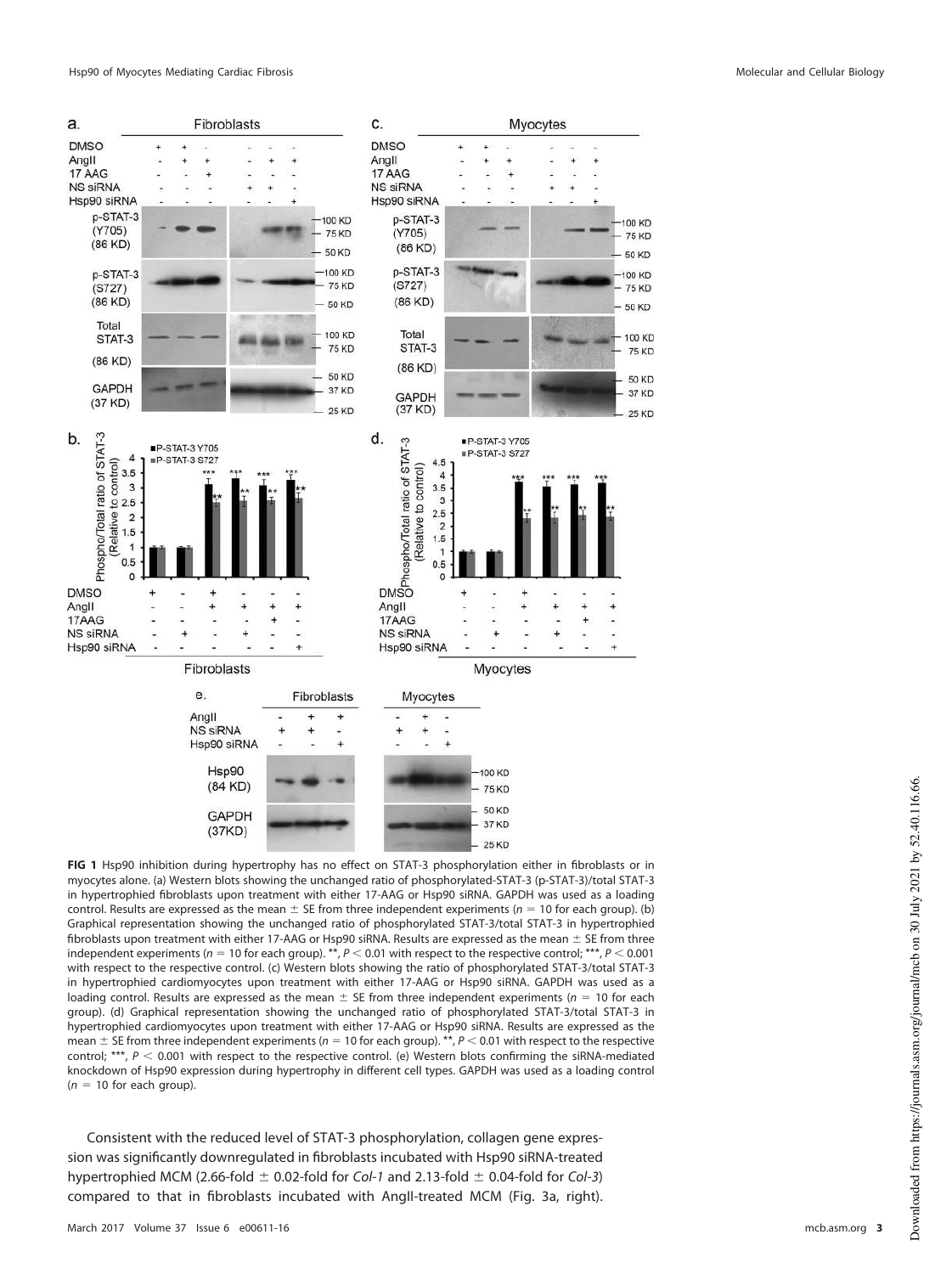

<span id="page-3-0"></span>**FIG 2** Hsp90 inhibition in myocytes abrogates STAT-3 phosphorylation in myocyte-conditioned fibroblasts. (a) Western blots showing the significantly reduced phosphorylation of STAT-3 in 17-AAG-treated hypertrophied rat hearts compared to ligated rat hearts in vivo. GAPDH was used as a loading control ( $n = 10$  for each group). Myocyte-specific knockdown of Hsp90 by CMC-peptide-conjugated Hsp90 siRNA treatment during hypertrophy also significantly reduced the ratio of phosphorylated STAT-3/total STAT-3 compared to that for hypertrophied rat heart subjected to treatment with CMC-peptide-conjugated NS siRNA. GAPDH was used as a loading control ( $n =$ 10 for each group). (b) Graphical representation showing the downregulated phosphorylation of STAT-3 during Hsp90 inhibition in hypertrophied hearts. Results are expressed as the mean  $\pm$  SE from three independent experiments ( $n = 10$  for each group). \*\*,  $P < 0.01$  with respect to the respective control rats that underwent a sham operation; \*\*\*,  $P < 0.001$  with respect to the respective control rats that underwent a sham operation;  $\dagger \dagger$ ,  $P < 0.01$ with respect to the respective hypertrophy group. (c) Western blots showing significant downregulation of phosphorylated STAT-3 in fibroblasts conditioned with 17-AAG-treated hypertrophied MCM compared to fibroblasts conditioned with AngII-treated myocyte supernatant. The results observed in fibroblasts conditioned with Hsp90 siRNA-treated hypertrophied MCM were similar to those observed in fibroblasts conditioned with NS siRNA-treated hypertrophied MCM. GAPDH was used as a loading control. Results are expressed as the mean  $\pm$  SE from three independent experiments ( $n = 10$  for each group). (d) Graphical representation showing the significant downregulation of phosphorylated STAT-3 in MCM-treated fibroblasts during Hsp90 inhibition in myocytes. Results are expressed as the mean  $\pm$  SE from three independent experiments ( $n = 10$  for each group). \*\*\*,  $P < 0.001$  with respect to the respective controls; \*\*,  $P < 0.01$  with respect to the respective controls;  $\pm \pm$ ,  $P < 0.001$  with respect to the respective hypertrophied MCM-treated fibroblasts;  $\dagger$ ,  $P < 0.05$  with respect to the respective hypertrophied

(Continued on next page)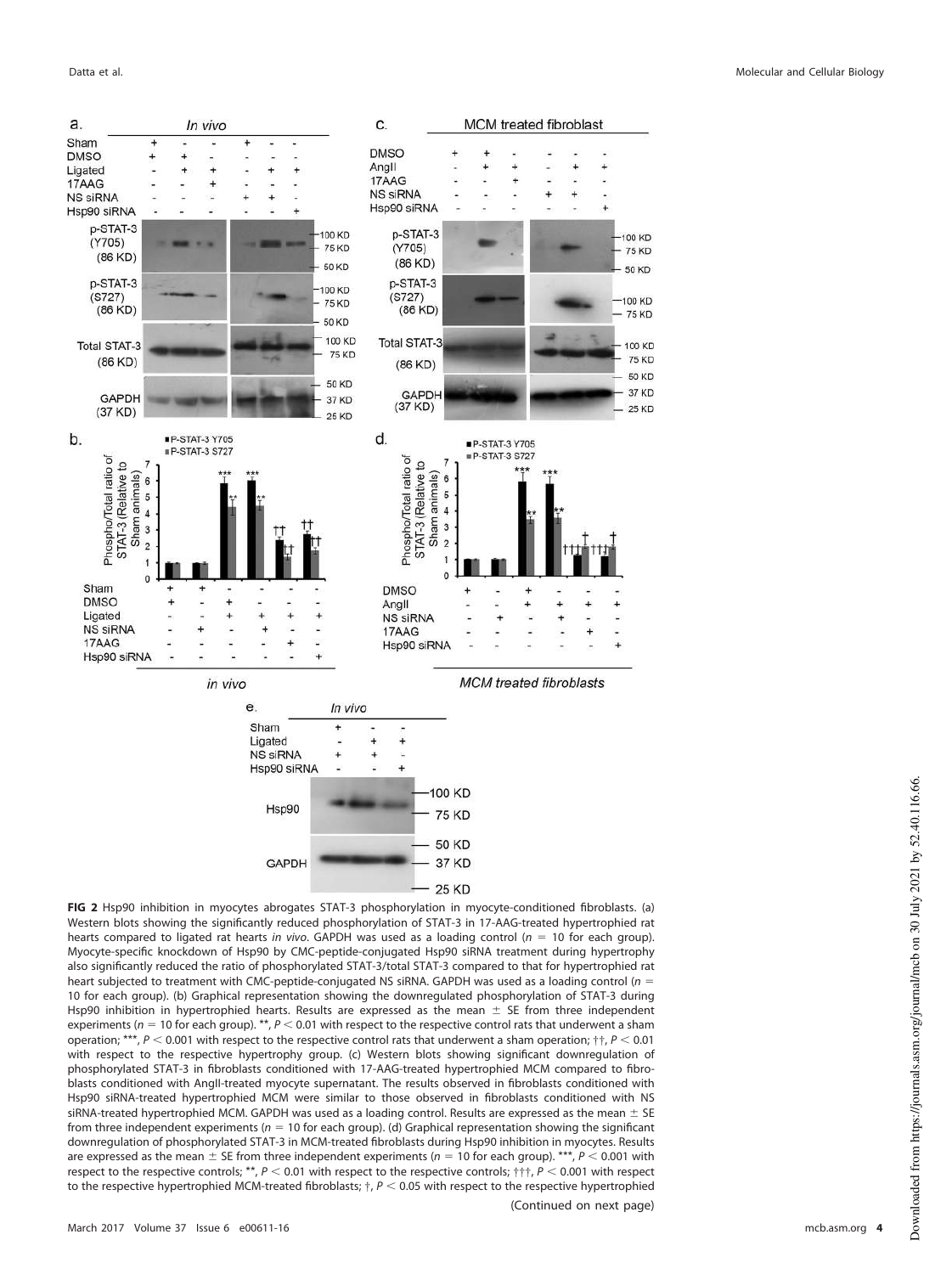A hydroxyproline assay also revealed a significant reduction in the amount of secreted collagen (1.46-fold  $\pm$  0.05-fold) in these fibroblasts [\(Fig. 3b\)](#page-5-0).

Myocyte-targeted Hsp90 knockdown during hypertrophy in vivo showed a significant downregulation in collagen gene expression (1.90-fold  $\pm$  0.02-fold and 2.50fold  $\pm$  0.16-fold for Col-1 and Col-3, respectively) as well as the left ventricular collagen content (1.39-fold  $\pm$  0.04-fold) compared to those for hypertrophy samples [\(Fig. 3a,](#page-5-0) left, and [c\)](#page-5-0). Histological analysis with Masson's trichrome staining also revealed a significantly reduced collagen volume fraction (CVF) in rat hearts in which the renal artery was ligated and that were treated with carboxy methyl chitosan (CMC) peptide-conjugated Hsp90 siRNA compared to that in the hypertrophy group (2.86-fold  $\pm$  0.29-fold compared with that in the hypertrophy group) [\(Fig. 3d\)](#page-5-0). Myocyte-specific Hsp90 knockdown in rats in which the renal artery was ligated also resulted in improved cardiac function, as evidenced by a decreased left ventricular diastolic dimension (LVDD; 5.18  $\pm$  0.12 mm), and restored the percentage of fractional shortening (FS;  $40.92\% \pm 0.65\%$ ) compared to the LVDD and FS in rats in which the renal artery was ligated (LVDD, 5.93  $\pm$  0.06 mm; FS, 33.25%  $\pm$  1.11%) [\(Fig. 3e\)](#page-5-0).

**Activation of STAT-3 in fibroblasts depends on IL-6 secreted from myocytes.** Hsp90 siRNA-treated hypertrophied myocyte supernatants showed significantly decreased amounts of secreted IL-6 (3.38-fold  $\pm$  0.20-fold) compared to that for nonspecific (NS) siRNA-treated hypertrophied myocyte supernatants, as evident from an IL-6 enzyme-linked immunosorbent assay (ELISA) [\(Fig. 4a\)](#page-7-0). Myocyte-derived IL-11 or leukemia inhibitory factor (LIF) was found in trace amounts in the culture supernatants compared to the amount of IL-6 that was found. The amount of IL-11 or LIF from culture supernatants of both hypertrophied and Hsp90 siRNA-treated myocytes also was not significantly altered compared to that from culture supernatants of untreated myocytes (data not shown). Immunoblot analysis revealed downregulated IL-6 expression during Hsp90 knockdown in AngII-treated myocytes and in ligated heart samples (3.26-fold  $\pm$ 0.24-fold in vitro and 2.07-fold  $\pm$  0.04-fold in vivo) compared to that in the respective NS siRNA-treated hypertrophy samples [\(Fig. 4b\)](#page-7-0). An immunofluorescence study using IL-6 antibody in ventricular tissue sections in vivo reconfirmed these data [\(Fig. 4c\)](#page-7-0).

Fibroblasts incubated with IL-6-neutralized hypertrophied myocyte supernatant significantly downregulated the expression of phosphorylated STAT-3 (3.70-fold  $\pm$ 0.51-fold and 2.83-fold  $\pm$  0.23-fold for STAT-3 Y705 and STAT-3 S727, respectively) compared to that in fibroblasts conditioned only with hypertrophied myocyte supernatant [\(Fig. 5a\)](#page-8-0). Successful IL-6 neutralization was again confirmed by the IL-6 ELISA (data not shown). IL-6-neutralized myocyte supernatant-conditioned fibroblasts also showed reduced expression of collagen genes (2.35-fold  $\pm$  0.11-fold and 2.12-fold  $\pm$ 0.13-fold regression for Col-1 and Col-3, respectively) compared to that in AngII-treated myocyte-conditioned fibroblasts [\(Fig. 5b\)](#page-8-0).

**IL-6 synthesis in myocytes is regulated by Hsp90.** Western blot analyses revealed the significant downregulation of total and nuclear p65 and C/EBP $\beta$  in Hsp90 siRNAtreated hypertrophy samples compared to that in the NS siRNA-treated hypertrophy groups both in vitro and in vivo [\(Fig. 6a](#page-9-0) and [b\)](#page-9-0).

p65 siRNA treatment of hypertrophied myocytes also resulted in the significant downregulation of IL-6 activity (2.41-fold  $\pm$  0.20-fold) compared to that in AngII-treated myocytes [\(Fig. 6c\)](#page-9-0). However, C/EBP $\beta$  siRNA treatment of hypertrophied myocytes had no significant effect on IL-6 activity [\(Fig. 6c\)](#page-9-0).

Fibroblasts conditioned with p65 siRNA-treated hypertrophied myocytes showed significantly reduced levels of expression of phosphorylated STAT-3 (2.80-fold  $\pm$  0.07fold for STAT-3 Y705 and 1.69-fold  $\pm$  0.06-fold for STAT-3 S727) as well as the collagen genes (1.47-fold  $\pm$  0.13-fold for Col-1 and 1.84-fold  $\pm$  0.17-fold for Col-3) compared to

## **FIG 2** Legend (Continued)

MCM-treated fibroblasts. (e) Western blot analysis revealed the successful knockdown of Hsp90 expression in CMC-peptide-conjugated Hsp90 siRNA-treated hypertrophied hearts but not the CMC-peptide-conjugated NS siRNA-treated hypertrophy samples in vivo. GAPDH was used as a loading control ( $n = 10$  for each group).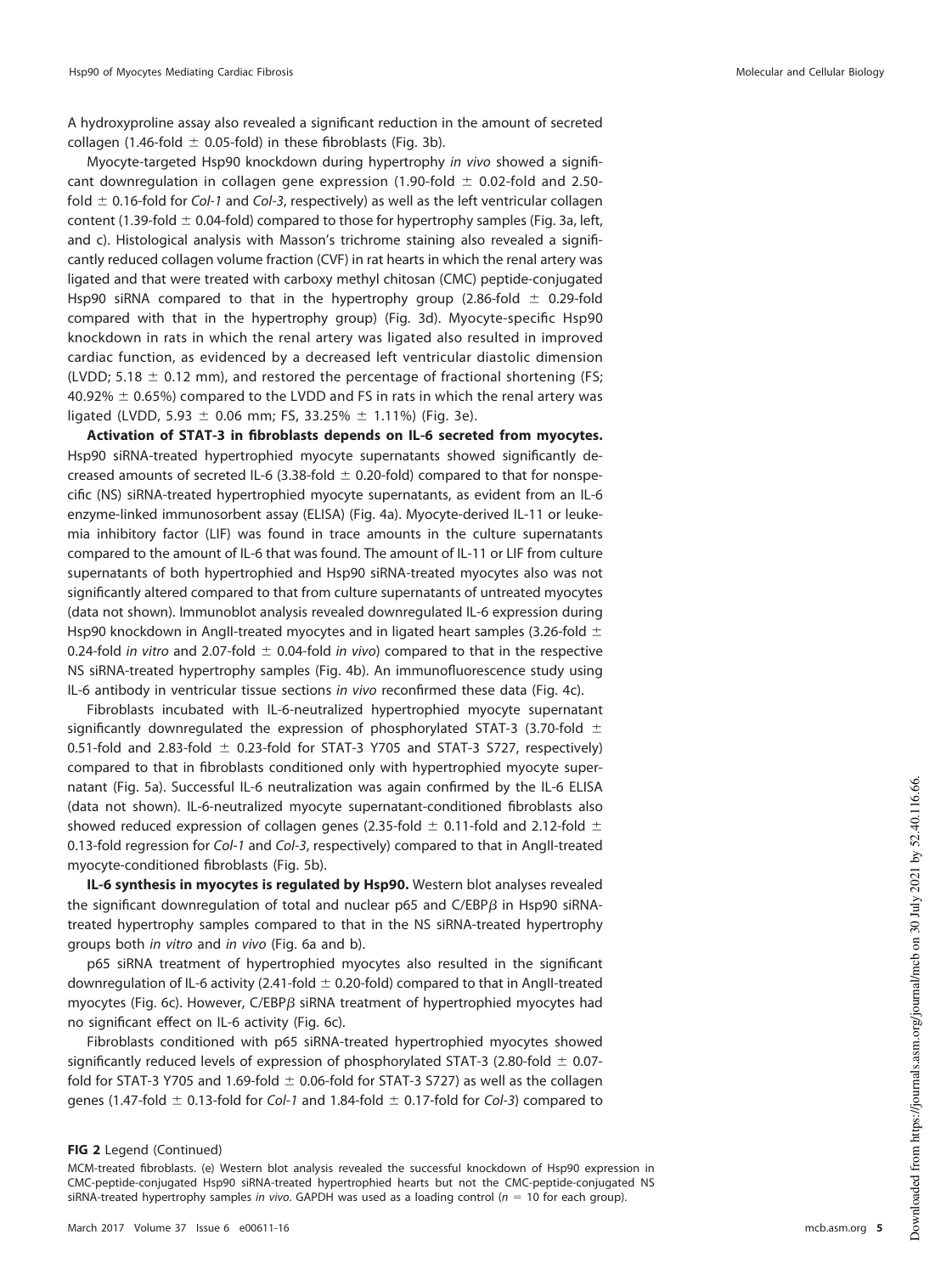

<span id="page-5-0"></span>**FIG 3** Hsp90 inhibition in hypertrophied myocytes regresses fibrosis and restores cardiac function. (a) Cardiomyocyte-specific Hsp90 siRNA treatment in rats in which the renal artery was ligated showing the significant downregulation of collagen gene expression compared to that in NS siRNA-treated rat hearts in which the renal artery was ligated in vivo, as revealed by RT-PCR. A significant reduction in collagen gene expression was also observed in fibroblasts conditioned with Hsp90 siRNA-treated hypertrophied MCM compared to that in fibroblasts conditioned with NS siRNA-treated hypertrophied MCM in vitro. Rpl-32 was used as a loading control ( $n = 10$  for each group). (b) A hydroxyproline assay showed a significant reduction in the secreted collagen content from fibroblasts conditioned with Hsp90 siRNA-treated hypertrophied MCM (333.33  $\pm$  9.21 ng/ml) compared to that in fibroblasts conditioned with NS siRNA-treated hypertrophied MCM (488  $\pm$  14.46 ng/ml). Results are expressed as the mean  $\pm$  SE from three independent experiments ( $n = 10$  for each group). (c) A hydroxyproline assay showed a significant reduction in the total left ventricular collagen content in CMC-peptide-conjugated Hsp90 siRNAtreated hypertrophied rat hearts (278.5  $\pm$  13.5  $\mu$ g/g) compared to that in CMC-peptide-conjugated NS siRNAtreated rats in which the renal artery was ligated (201.3  $\pm$  13.6) in vivo. (d) Masson's trichrome staining showing a significant reduction in the collagen volume fraction (CVF) in CMC-peptide-conjugated Hsp90 siRNA-treated hypertrophied rat hearts compared to CMC-peptide-conjugated NS siRNA-treated hypertrophy samples in vivo. Results are expressed as the mean  $\pm$  SE from three independent experiments ( $n = 10$  for each group). S + NS siRNA, hearts from control rats that underwent a sham operation treated with CMC-peptide-conjugated NS siRNA; L + NS siRNA, hearts from rats in which the renal artery was ligated treated with CMC-peptide-conjugated NS siRNA; L+ Hsp90 siRNA, hearts from rats in which the renal artery was ligated treated with CMC-peptide-conjugated (Continued on next page)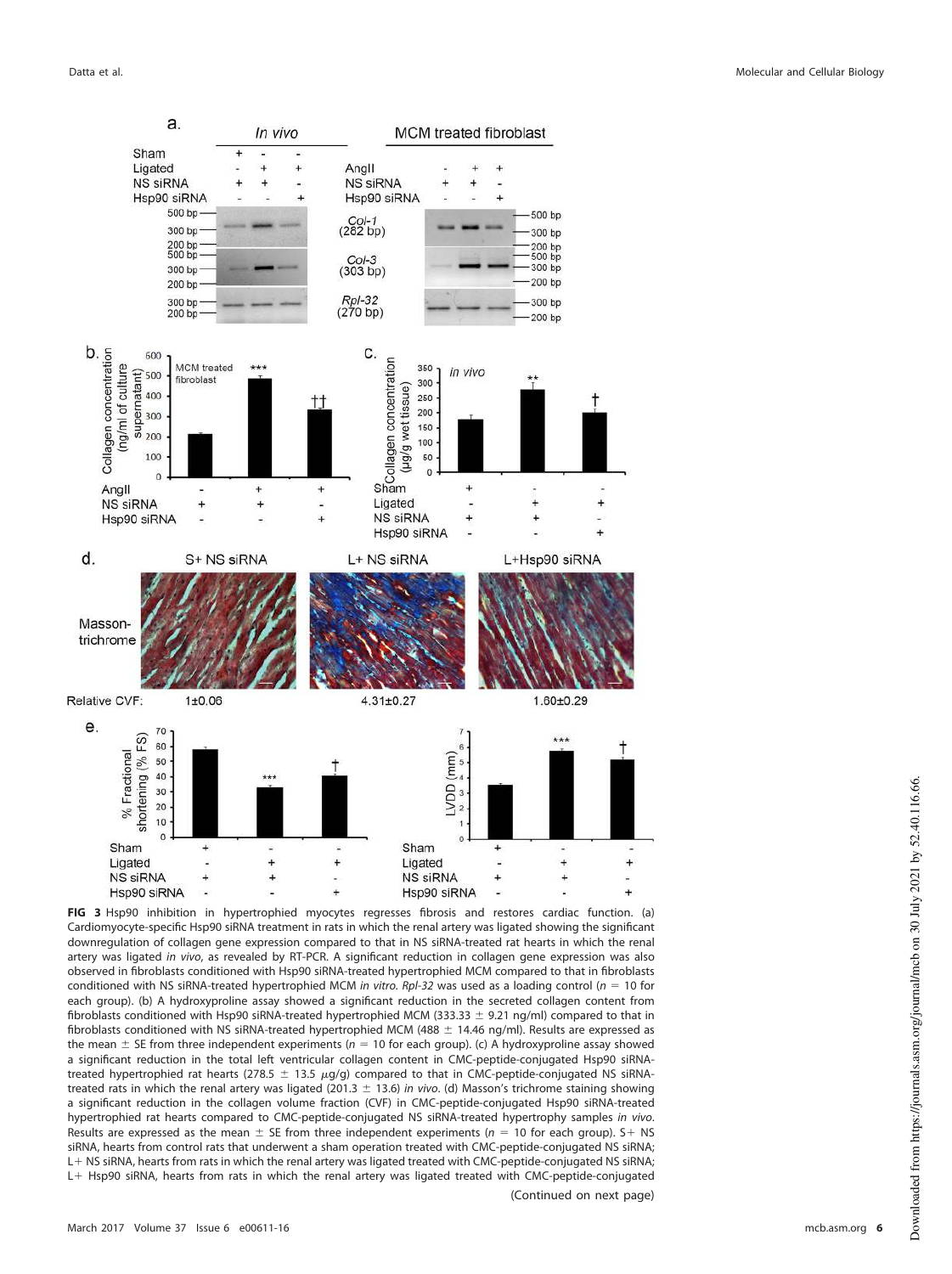those for hypertrophied MCM-treated fibroblasts [\(Fig. 6d](#page-9-0) and [e\)](#page-9-0). However, C/EBP $\beta$ siRNA treatment of hypertrophied myocytes showed no significant effect on either STAT-3 phosphorylation or subsequent collagen expression in similar MCM-treated fibroblasts [\(Fig. 6d](#page-9-0) and [e\)](#page-9-0).

The transcriptional activity of p65 in isolated myocytes was then assessed by a luciferase assay. p65 activity was significantly downregulated (4.34-fold  $\pm$  0.20-fold) in Hsp90 siRNA-treated hypertrophied myocytes compared to the level of regulation in NS siRNA-treated AngII-infused cells in vitro [\(Fig. 7a\)](#page-10-0). The immunofluorescence study also showed a significant reduction in the amount of phospho-p65-positive nuclei in Hsp90 siRNA-treated hypertrophied myocytes compared to that in NS siRNA-treated hypertrophied cells (76%  $\pm$  3.43% versus 43%  $\pm$  2.71%) [\(Fig. 7b\)](#page-10-0).

**Hsp90-mediated regulation of p65 in myocytes.** The expression status of the proteins upstream of p65 was assessed by Western blot analyses both in vitro and *in vivo* and revealed markedly reduced levels of expression of I $\kappa$ B kinase (IKK $\beta$ )  $(2.03-fold \pm 0.06-fold$  regression in vitro and 2.58-fold  $\pm$  0.21-fold regression in vivo) and phospho-I $\kappa$ B (5.27-fold  $\pm$  0.18-fold regression in vitro and 6.05-fold  $\pm$ 0.18-fold regression in vivo) in Hsp90 siRNA-treated hypertrophy samples compared to those in hypertrophy samples alone [\(Fig. 7c\)](#page-10-0). The binding of Hsp90 to IKK $\beta$ studied in 17-allylamino-17-demethoxygeldanamycin (17-AAG)-treated hypertrophied myocytes revealed a significant reduction in the amount of Hsp90-bound IKK $\beta$  (2.48-fold  $\pm$  0.19-fold) compared to that in AngII-treated cells, as shown by coimmunoprecipitation experiments [\(Fig. 7d\)](#page-10-0). The direct binding efficiency of the Hsp90 N-terminal ATPase domain to IKK $\beta$  was further assessed by fluorescence recovery after photobleaching (FRAP) analysis, which revealed a significant fluorescence resonance energy transfer (FRET) efficiency (27.3%  $\pm$  2.88%) between the two proteins [\(Fig. 8a\)](#page-11-0). Treatment of cells with 17-AAG reduced the FRET efficiency to 12%  $\pm$  1.3%, thus confirming the specificity of the interaction.

Immunoprecipitation with anti-Hsp90 antibody followed by Western blotting with anti-Cdc37 antibody revealed a significantly higher level of association of Cdc37 with Hsp90 in AngII-treated myocytes compared to that for the control, which was significantly blocked by treatment with celastrol (2.14-fold  $\pm$  0.16-fold) [\(Fig. 8b\)](#page-11-0). Blocking of such an interaction between Hsp90 and Cdc37 with celastrol in hypertrophied myocytes significantly reduced the level of binding of IKK $\beta$  to Hsp90 (1.46  $\pm$  0.07-fold) compared to that in hypertrophied myocytes alone [\(Fig. 8b\)](#page-11-0). However, celastrol treatment of hypertrophied myocytes did not alter the binding of IKK $\beta$  to Cdc37 [\(Fig. 8c\)](#page-11-0).

Stabilization of IKKβ by the Hsp90/Cdc37 complex in myocytes is crucial for **induction of collagen from fibroblasts. (i) The absence of Hsp90/Cdc37 activity degrades IKKβ via the ubiquitin proteasome machinery.** The expression level of  $IKK\beta$  in hypertrophied myocytes was quantified after simultaneous pretreatment of these myocytes with either 17-AAG and MG132 or celastrol and MG132. MG132 treatment significantly rescued the regressed expression levels of IKK $\beta$  in either 17-AAG-treated hypertrophied myocytes (1.71-fold  $\pm$  0.16-fold) or celastrol-treated hypertrophied myocytes (1.82-fold  $\pm$  0.14-fold), indicating the compromised stability of IKK $\beta$ in the absence of its interaction with Hsp90 [\(Fig. 9a\)](#page-12-0).

Immunoprecipitation of proteins with IKK $\beta$  followed by immunoblotting with an antiubiquitin antibody showed a significantly higher level of polyubiquitination of IKK $\beta$ , as evident in either 17-AAG- or celastrol-treated hypertrophied cells under conditions of proteasomal inhibition (1.92-fold  $\pm$  0.09-fold and 3.48-fold  $\pm$  0.34-fold, respectively) compared with that in MG132-treated hypertrophied myocytes, suggesting the induc-

#### **FIG 3** Legend (Continued)

Hsp90 siRNA. Bars, 50  $\mu$ m. Magnification, ×40. (e) The restored FS (in percent) and decreased LVDD in CMCpeptide-conjugated Hsp90 siRNA-treated hypertrophied rat hearts compared to those in CMC-peptide-conjugated NS siRNA-treated rat hearts in which the renal artery was ligated. Results are expressed as the mean  $\pm$  SE from three independent experiments ( $n = 10$  for each group). \*\*\*,  $P < 0.001$  with respect to the control that underwent a sham operation;  $\dagger$ ,  $P$  < 0.05 with respect to the NS siRNA-treated ligated rat heart.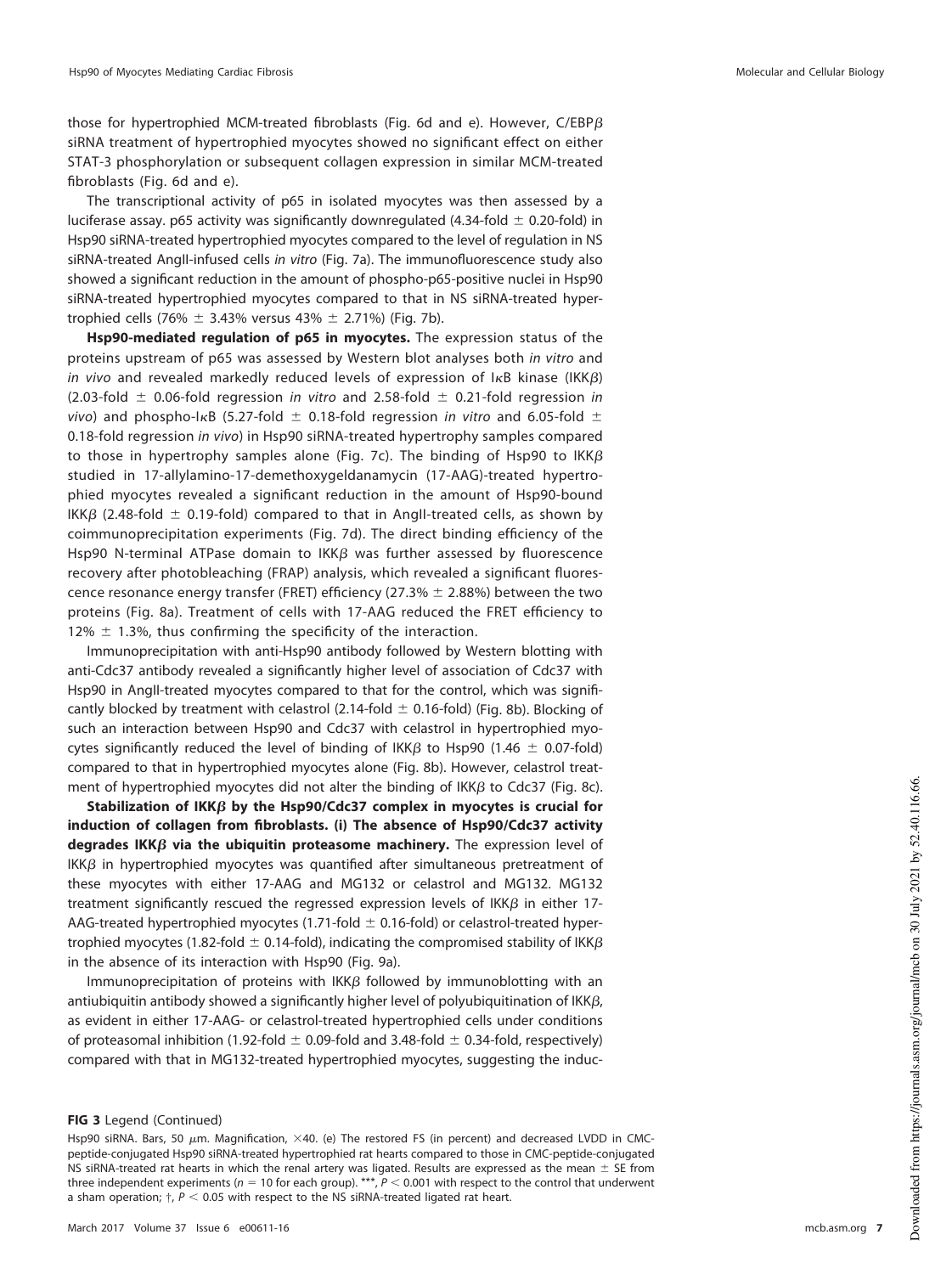

<span id="page-7-0"></span>**FIG 4** Hsp90 inhibition downregulates IL-6 expression during hypertrophy. (a) Graphical representation of results of IL-6 ELISA, which showed significant downregulation of the concentration of active IL-6 in supernatants of Hsp90 siRNA-treated hypertrophied myocytes compared to that in supernatants of AngII-treated myocytes. AngII-induced IL-6 secretion is significantly higher in myocytes than fibroblasts. Results were analyzed by one-way ANOVA followed by Tukey's post hoc test and expressed as the mean  $\pm$  SE from three independent experiments ( $n = 5$  for each group). \*\*\*,  $P < 0.001$  with respect to control myocytes; ##,  $P < 0.01$  with respect to hypertrophied myocytes;  $\wedge \wedge$ ,  $P < 0.01$  with respect to AngII-treated fibroblasts. (b) Western blot analysis showing the significant downregulation of IL-6 expression in Hsp90 siRNA-treated hypertrophy samples compared to the respective hypertrophy groups both in vitro (myocyte) and in vivo. Results are expressed as the mean  $\pm$  SE from three independent experiments ( $n = 10$  for each group). (c) Immunofluorescence study showing reduced expression of IL-6 in CMC-peptide-conjugated Hsp90 siRNA-treated hypertrophied rat hearts compared to that in CMCpeptide-conjugated NS siRNA-treated hypertrophy samples. (i to iii) DAPI staining; (iv to vi) IL-6 expression; (vii to ix) actinin expression; (ix to xii) merged images ( $n = 5$  for each group). S+ NS siRNA, hearts from control rats that underwent a sham operation treated with CMC-peptide-conjugated NS siRNA;  $L + NS$  siRNA, hearts from rats in which the renal artery was ligated treated with CMC-peptideconjugated NS siRNA; L+ Hsp90 siRNA, hearts from rats in which the renal artery was ligated treated with CMC-peptide-conjugated Hsp90 siRNA. Bars, 50  $\mu$ m. Magnification, ×40.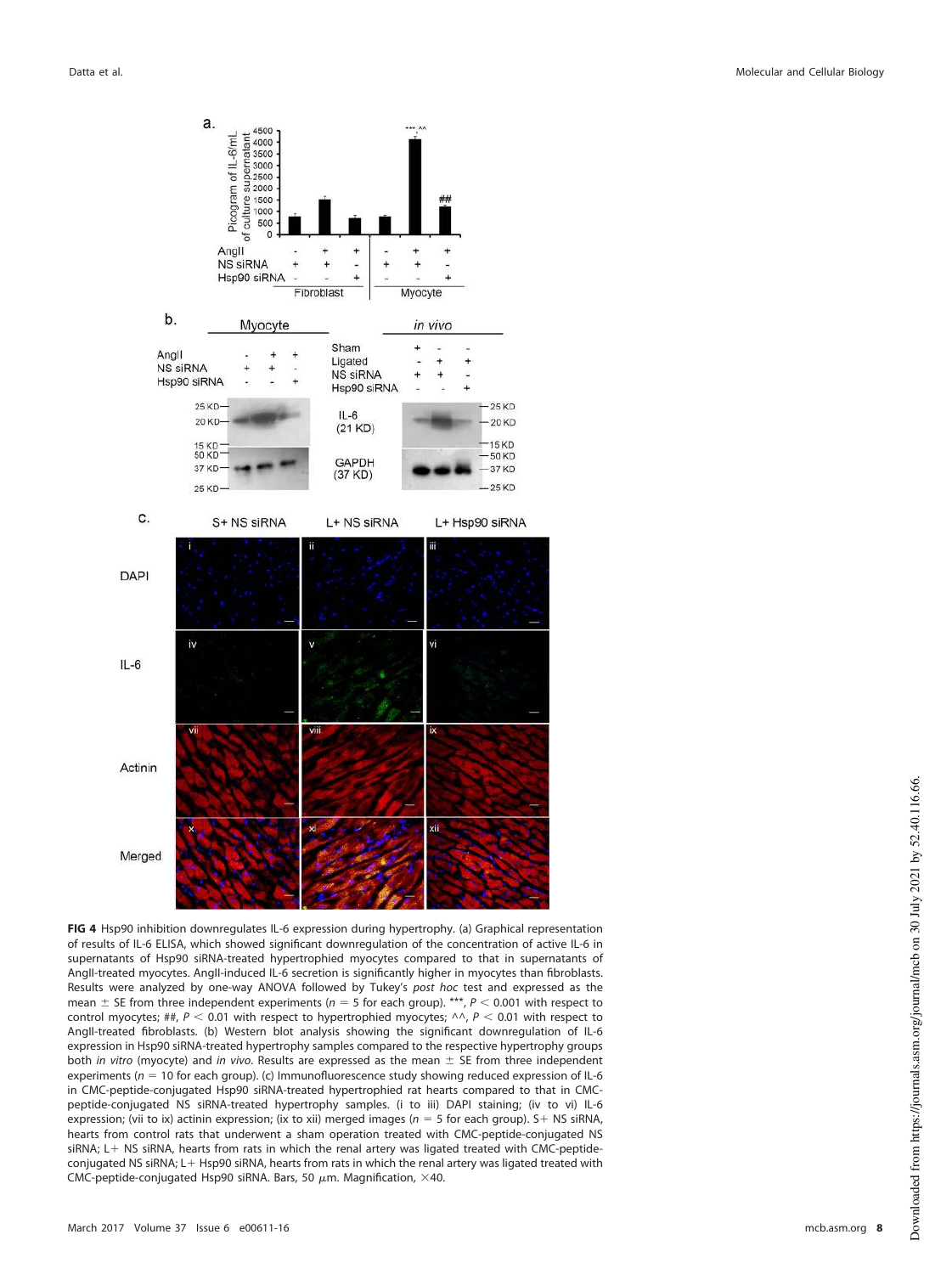

<span id="page-8-0"></span>**FIG 5** Hsp90-mediated regulation of IL-6 in myocytes is crucial for STAT-3-driven collagen gene expression in fibroblasts during cardiac hypertrophy. (a) Western blot analysis revealed the significant downregulation of phosphorylated STAT-3 in fibroblasts conditioned with IL-6-neutralized hypertrophied MCM compared to fibroblasts conditioned with hypertrophied MCM. GAPDH was used as an internal loading control ( $n = 10$  for each group). Control and hypertrophied myocytes treated with either NS IgG (used as an isotype control) or NS siRNA yielded similar results. (b) RT-PCR analysis showing significantly reduced levels of collagen gene expression in fibroblasts conditioned with IL-6-neutralized hypertrophied MCM compared to fibroblasts conditioned with NS IgG-treated hypertrophied MCM ( $n = 10$  for each group). Rpl-32 was used as an internal loading control.

tion of ubiquitination of IKK $\beta$  by 17-AAG and celastrol treatment during myocyte hypertrophy [\(Fig. 9b\)](#page-12-0).

**(ii) Proteasomal inhibition in 17-AAG- or celastrol-treated hypertrophied myocytes partially restores collagen expression in fibroblasts.** Conditioning of fibroblasts with proteasome-inhibited 17-AAG- or celastrol-treated hypertrophied myocyte supernatant restored collagen gene expression (1.81-fold  $\pm$  0.12-fold and 1.66-fold  $\pm$ 0.11-fold, respectively, for Col-1; 1.86-fold  $\pm$  0.08-fold and 1.74-fold  $\pm$  0.05-fold, respectively, for Col-3), compared to groups where fibroblasts were conditioned with either 17-AAG- or celastrol-treated hypertrophied myocyte supernatant [\(Fig. 9c\)](#page-12-0).

**Myocyte-derived exosomes containing Hsp90 and IL-6 transmigrate to fibroblasts during hypertrophy.** The exosomal protein concentration was significantly higher in Angll-treated myocyte supernatant (2.31-fold  $\pm$  0.11-fold) than the control myocyte supernatant, in which the exosomal protein content was again downregulated during Hsp90 siRNA treatment in hypertrophied myocytes (1.62-fold  $\pm$  0.05-fold), as revealed by a micro-bicinchoninic acid (micro-BCA) protein estimation assay [\(Fig. 10a\)](#page-13-0). Expression of the exosomal marker CD63 in myocytes revealed an altered pattern of CD63 glycosylation in Hsp90 siRNA-treated hypertrophied myocytes compared to that in NS siRNA-treated hypertrophied cells [\(Fig. 10b\)](#page-13-0). Coimmunoprecipitation analysis showed an association of Hsp90 with a specific glycosylated form of CD63 (molecular mass, between 40 and 50 kDa) in AngII-treated myocytes. Such an interaction was completely abolished when hypertrophied myocytes were treated with Hsp90 siRNA [\(Fig. 10b\)](#page-13-0). A significant increase in the expression of Hsp90 and IL-6 in myocyte-derived exosomes was observed by AngII treatment; the expression was significantly reduced in the supernatant of Hsp90 siRNA-treated hypertrophied myocyte-derived exosomes [\(Fig. 10c\)](#page-13-0).

Furthermore, Western blot analysis of exosomal fractions revealed the presence of Hsp90 in the exosomal membrane after carbonate treatment. Carbonate treatment followed by proteinase K treatment removed Hsp90. However, IL-6 was present in exosome isolates treated only with proteinase K [\(Fig. 10d\)](#page-13-0).

To confirm the transmigration of the same exosomes from myocytes inside fibroblasts during hypertrophy, CD63 was overexpressed in myocytes, and culture supernatants from each treatment group were then transferred to fibroblast cultures. Fibroblasts treated with hypertrophied MCM showed a significantly higher rate of positivity for green fluorescent protein (GFP)-tagged CD63 (CD63-GFP) (32%  $\pm$  5%) than fibro-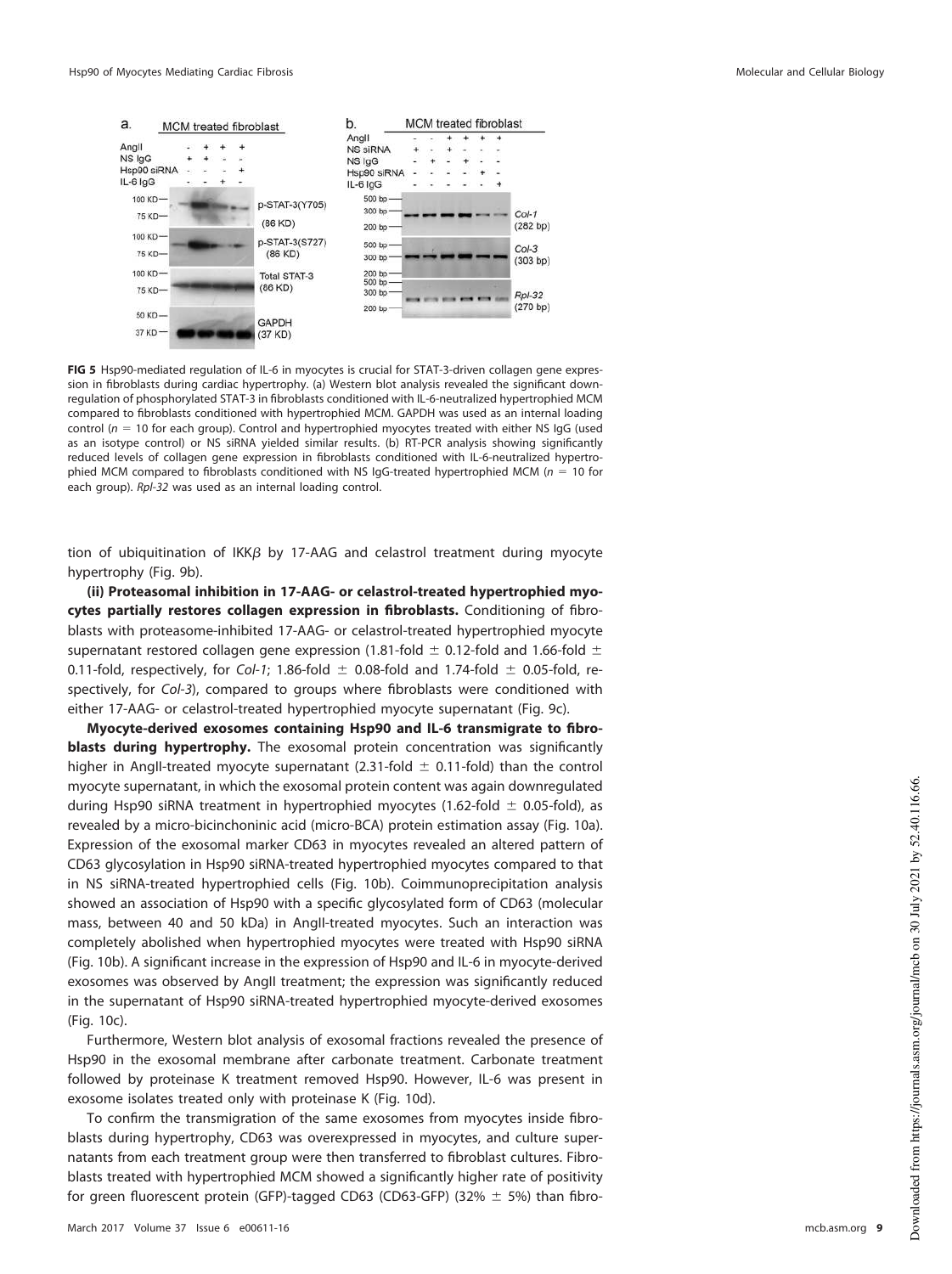

<span id="page-9-0"></span>**FIG 6** Hsp90 inhibition in hypertrophied myocytes alters IL-6 expression and consequent fibrosis predominantly via p65. (a) Western blot analysis revealed the significant downregulation of p65 and  $C/EBP\beta$  expression upon Hsp90 siRNA treatment during hypertrophy compared to that in the respective hypertrophy samples in vitro and in vivo ( $n = 10$  for each group). GAPDH was used as an internal loading control. (b) Western blot analysis revealed the significant downregulation of nuclear expression of p65 and C/EBP $\beta$  upon cardiomyocyte-specific knockdown of Hsp90 in hypertrophied myocardium compared to that in rat hearts in which the renal artery was ligated in vivo. HDAC-1 was used as a loading control ( $n = 5$  for each group). (c) Graphical representation of the IL-6 ELISA results showing a significant reduction in the amount of secreted IL-6 in p65 siRNA-treated hypertrophied myocytes (1,723.6  $\pm$  117.64 pg/ml) compared to that in NS siRNA-treated hypertrophied cells (4,143.33  $\pm$  130.47 pg/ml). C/EBP $\beta$  siRNA treatment in hypertrophied myocytes had no significant effect on secreted IL-6 (4,019.8  $\pm$  166.67 pg/ml). Results were analyzed by one-way ANOVA followed by Tukey's post hoc test and are expressed as the mean  $\pm$  SE from three independent experiments (n = 5 for each group). \*\*\*,  $P < 0.001$  with respect to control myocytes;  $\dagger \dagger$ ,  $P < 0.001$  with respect to NS siRNA-treated hypertrophied myocytes. (d) Western blots showing the significant downregulation of phosphorylated STAT-3 in fibroblasts conditioned with p65 siRNA-treated hypertrophied MCM compared to fibroblasts conditioned with AngII-treated myocyte supernatant. Fibroblasts conditioned with C/EBP $\beta$  siRNA-treated hypertrophied MCM showed no

(Continued on next page)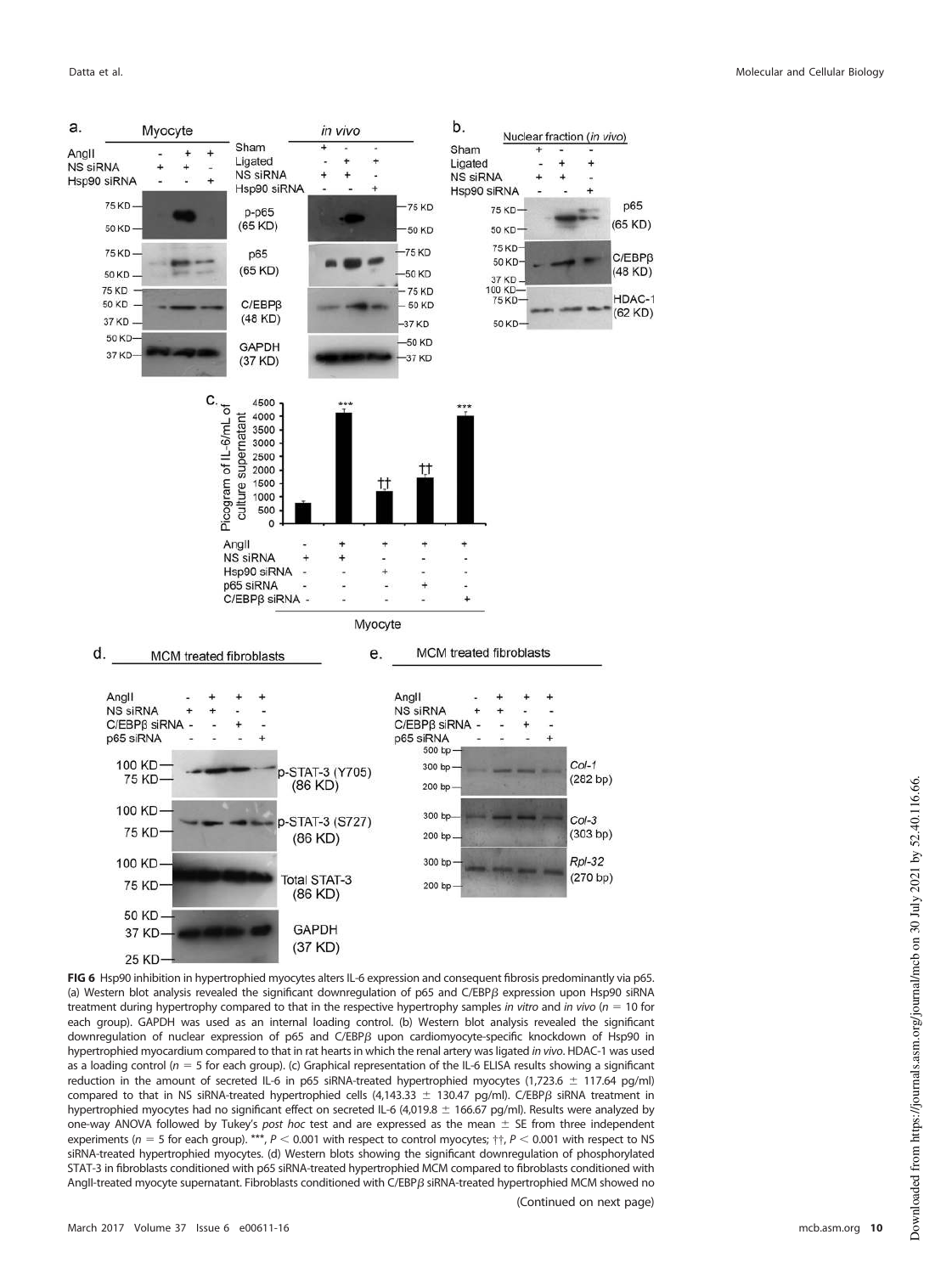

<span id="page-10-0"></span>FIG 7 Hsp90 modulates IKKB in myocytes to regulate p65 activity during hypertrophy. (a) Relative changes in luciferase assay, revealing the reduced transcriptional activity of NF-KB on the IL-6 promoter sequence in Hsp90 siRNA-treated hypertrophied myocytes compared to that in AngII-treated myocytes. Results were normalized by the Renilla luciferase activity in all the treatment groups ( $n = 5$  for each group). \*\*\*,  $P < 0.001$  with respect to control myocytes;  $\#H$ ,  $P$  < 0.001 with respect to hypertrophied myocytes. (b) Graphical representation of the results of the immunofluorescence study showing significantly reduced amounts of phospho-p65 (p-p65)-positive nuclei in Hsp90 siRNA-treated hypertrophied myocytes compared to AngII-treated cells ( $n = 5$  for each group). \*\*\*,  $P < 0.001$  with respect to the control; ##,  $P < 0.01$  with respect to hypertrophied myocytes. (c) Western blot analysis showing the downregulated expression of ΙΚΚβ and the ratio of phosphorylated IκΒ (p-IκB)/total IκΒ upon Hsp90 inhibition in hypertrophy groups both in vitro and in vivo ( $n = 10$  for each group). GAPDH was used as an internal loading control. (d) Coimmunoprecipitation experiments were done using anti-Hsp90 antibody followed by immunoblotting with an anti-IKK $\beta$  antibody in vitro. 17-AAG treatment significantly reduced the binding of IKK $\beta$  to Hsp90 compared to that for AngII-treated myocytes ( $n = 5$  for each group). Lane NL, no lysate; lanes C, control myocytes; lanes A, AngII-treated myocytes; lanes G, 17-AAG-treated hypertrophied myocyte. The cells in lanes C and A were also treated with DMSO. IP, immunoprecipitation; Neg con, negative control.

blasts conditioned with either Hsp90 siRNA-treated hypertrophied MCM (5%  $\pm$  2%) or GW4869-treated hypertrophied MCM  $(3\% \pm 1\%)$  [\(Fig. 11a\)](#page-14-0).

**Delayed activation of STAT-3 in fibroblasts is mediated by myocyte-secreted exosomal IL-6.** Conditioning of fibroblasts with GW4869-treated hypertrophied myo-

#### **FIG 6** Legend (Continued)

significant alteration in STAT-3 phosphorylation. GAPDH was used as an internal loading control ( $n = 10$  for each group). (e) RT-PCR analyses showing significant downregulation in collagen expression in fibroblasts conditioned with p65 siRNA-treated hypertrophied MCM compared to fibroblasts conditioned with AngII-treated myocyte supernatants. Fibroblasts conditioned with  $C/EBP\beta$  siRNA-treated hypertrophied MCM showed no significant alteration in collagen gene expression. Rpl-32 was used as an internal loading control ( $n = 10$  for each group).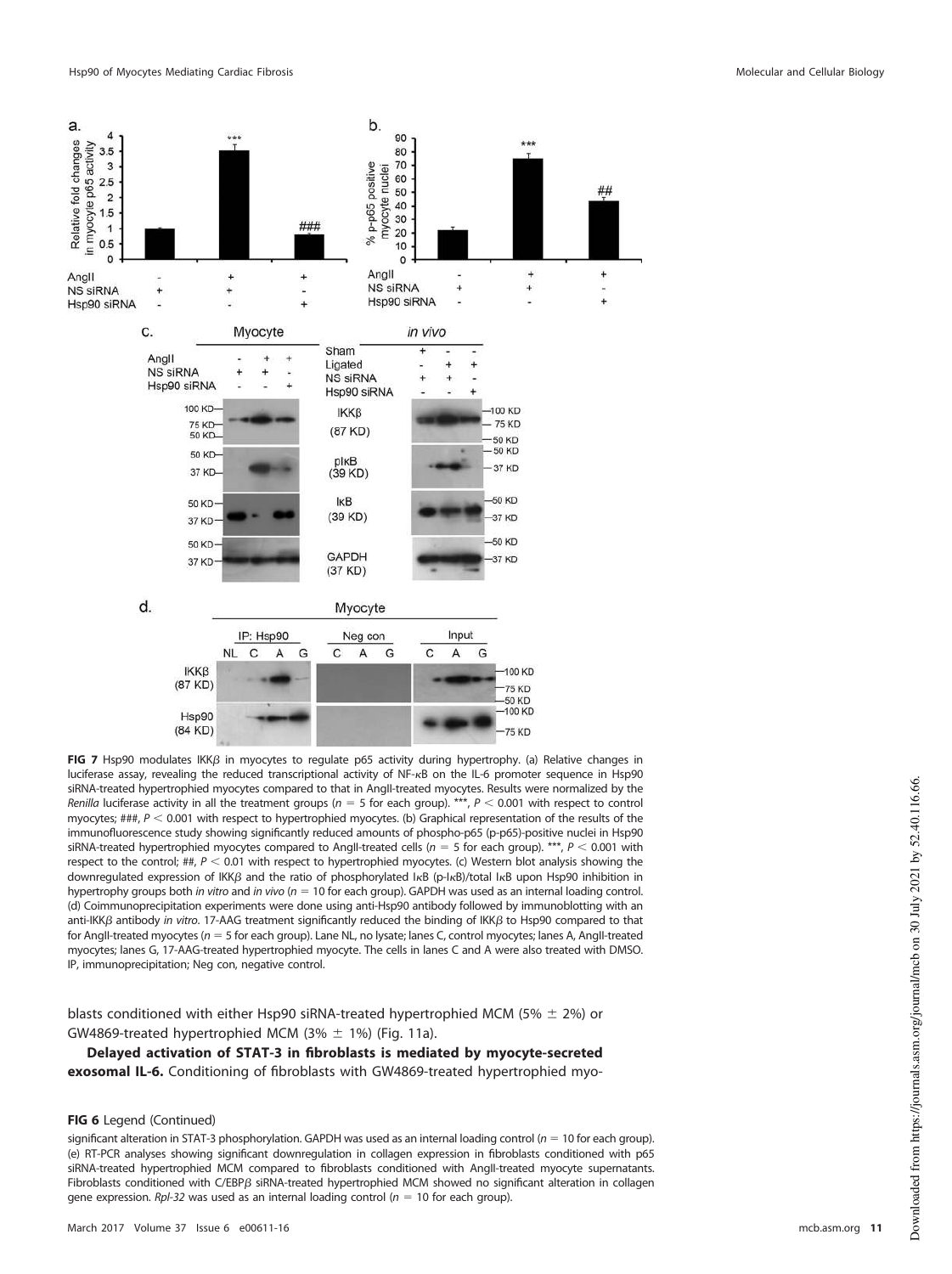

<span id="page-11-0"></span>**FIG 8** The interaction between Hsp90 and  $IKK\beta$  is facilitated by Cdc37 during myocyte hypertrophy. (a) Hypertrophied myocytes were transfected with HATP-FLAG and then treated with AngII in either the presence or the absence of 17-AAG. Myocytes were probed for anti-FLAG and endogenous IKK $\beta$ expression. Cells were then stained with FLAG-FITC (donor) and IKKβ-TRITC (acceptor). TRITC was subjected to 50% photobleaching. Fluorescence recovery after photobleaching (FRAP) of the acceptor showed a positive FRET efficiency in AngII-treated cells (i to vi) which was significantly reduced by 17-AAG treatment (vii to xii). (i and vii) Prebleaching donor intensities; (ii and viii) postbleaching donor intensities; (iii and ix) prebleaching acceptor intensities; (iv and x) postbleaching acceptor intensities; (v and xi) delta donor (postbleaching - prebleaching) intensities; (vi and xii) FRET efficiencies alongside a color scale. FRET efficiencies were calculated and expressed as the mean  $\pm$  SE from three independent experiments. (b) Coimmunoprecipitation experiments were done using an anti-Hsp90 antibody followed by immunoblotting with anti-IKK $\beta$  and anti-Cdc37 antibodies ( $n = 5$  for each group). Lane NL, no lysate; lanes C, control myocytes; lanes A, AngII-treated myocytes; lanes CA, celastrol-treated hypertrophied myocytes. Lanes C and A were also treated with DMSO. (c) Coimmunoprecipitation experiments were done using an anti-IKK $\beta$  antibody followed by immunoblotting with an anti-Cdc37 antibody in myocytes. Celastrol treatment failed to alter the binding of Cdc37 to IKK $\beta$  compared to that in AngII-treated myocytes ( $n = 5$  for each group). Lane NL, no lysate; lanes C, control myocytes; lanes A, AngII-treated myocytes; lanes CS, celastrol-treated hypertrophied myocytes. Lanes C and A were also treated with DMSO.

cyte supernatant resulted in a significant downregulation of phosphorylation of STAT-3  $(2.21-fold \pm 0.11-fold$  and  $1.59-fold \pm 0.11-fold$  for STAT-3Y705 and STAT-3S727, respectively) along with a significantly reduced level of collagen gene expression (1.68-fold  $\pm$  0.11-fold and 1.61-fold  $\pm$  0.05-fold for Col-1 and Col-3, respectively) in such

 $(87 KD)$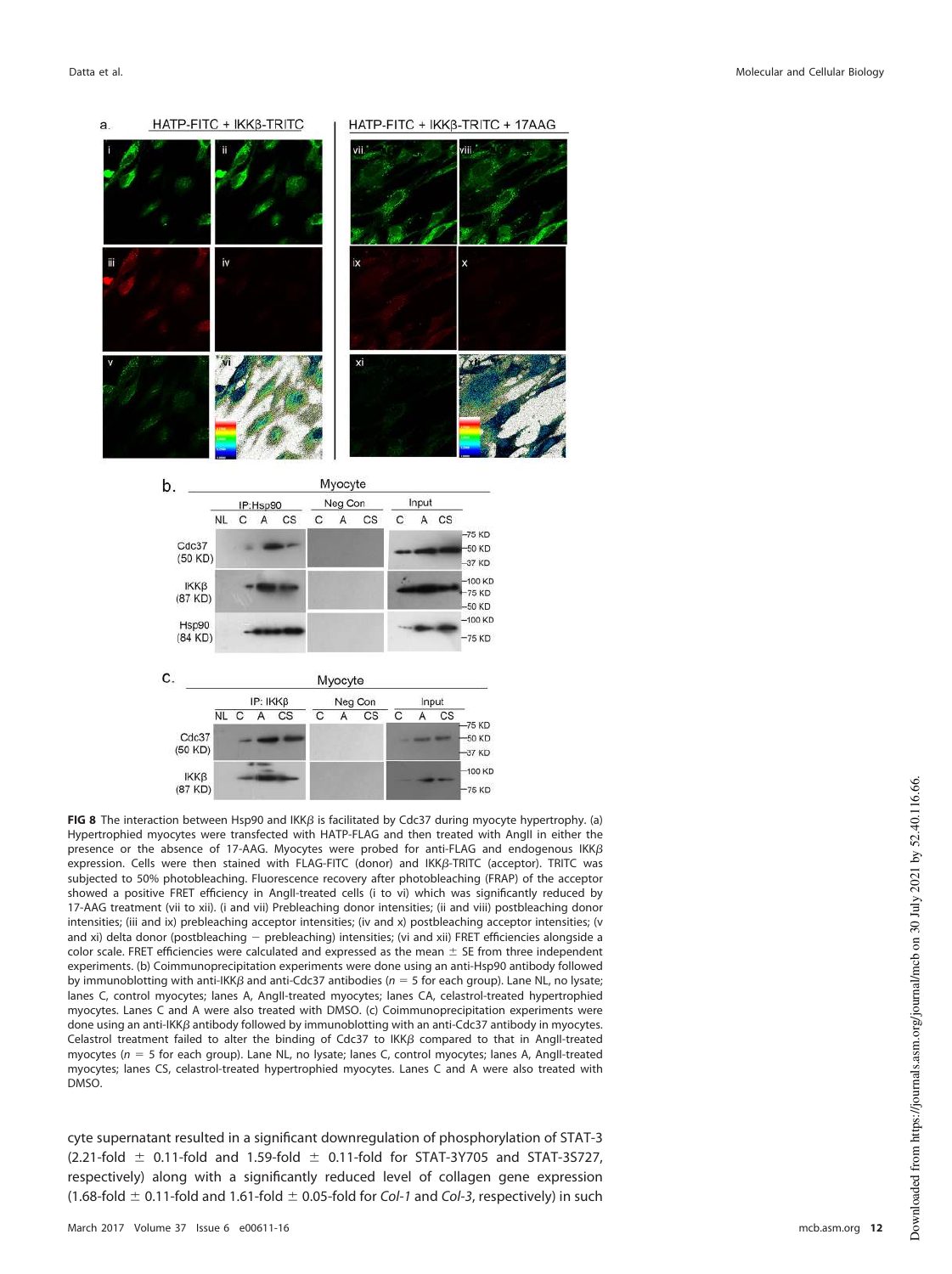

<span id="page-12-0"></span>**FIG 9** Formation of a ternary complex of IKKβ with Hsp90/Cdc37 in cardiomyocytes is necessary for collagen gene synthesis in fibroblasts. (a) Western blot analysis showing the restoration of IKK $\beta$  expression with simultaneous MG132 treatment in either 17-AAG-treated or celastrol-treated hypertrophied myocytes in vitro. GAPDH was used as an internal loading control. Results were analyzed by one-way ANOVA followed by Tukey's post hoc test and are expressed as the mean  $\pm$  SE from three independent experiments ( $n = 5$  for each group). \*\*\*,  $P < 0.001$  with respect to the control;  $\wedge \wedge \wedge$ , P < 0.001 with respect to AngII-treated cells;  $\wedge \wedge$ , P < 0.01 with respect to AngII-treated cells;  $\dagger\dagger$ ,  $P < 0.01$  with respect to 17-AAG-treated hypertrophied myocytes;  $\ddagger\dagger$ ,  $P < 0.01$  with respect to celastrol-treated hypertrophied myocytes. (b) Coimmunoprecipitation experiment showing the significantly increased polyubiquitination of IKK $\beta$  in the presence of MG132 in either 17-AAG-treated or celastrol-treated hypertrophied myocytes compared to AngII-treated cells ( $n = 5$  for each group). (c) RT-PCR showing a significant restoration of Col-1 and Col-3 gene expression in fibroblasts treated with culture supernatants from hypertrophied myocytes subjected to simultaneous MG132 treatment in the presence of either 17-AAG or celastrol compared to that in hypertrophied MCM treated only with 17-AAG or celastrol. Rpl-32 was used as an internal loading control  $(n = 5$  for each group).

fibroblasts compared to fibroblasts conditioned with hypertrophied myocyte supernatant [\(Fig. 11b](#page-14-0) and [c\)](#page-14-0).

The effect of the myocyte supernatant on STAT-3 activation in fibroblasts was studied at different time points. Supplementation of the fibroblast culture with the AngII-treated myocyte supernatant resulted in STAT-3 phosphorylation in these cells that was maintained through the time course from 3 h until 12 h, while Hsp90 siRNA-treated hypertrophied myocyte supernatant-conditioned fibroblasts showed downregulated STAT-3 phosphorylation at similar time points. When the AngII-treated myocyte supernatant was neutralized with IL-6-neutralizing antibody, it failed to activate STAT-3 at an earlier time point (3 h), although it had a significant late-phase induction of STAT-3 phosphorylation (at 12 h) in myocyte-conditioned fibroblasts. The GW4869-treated hypertrophied myocyte supernatant did not affect the early induction of STAT-3 in myocyte-conditioned fibroblasts; however, it caused a significant downregulation in STAT-3 phosphorylation at 12 h compared with that at 3 h [\(Fig. 12a](#page-15-0) and [b\)](#page-15-0).

## **DISCUSSION**

Increased collagen synthesis in cardiac fibroblasts as a result of prohypertrophic modules of cardiomyocytes has long been known. However, the precise mechanism of cardiac fibroblast-cardiomyocyte cross talk in the cardiac fibrosis process is still poorly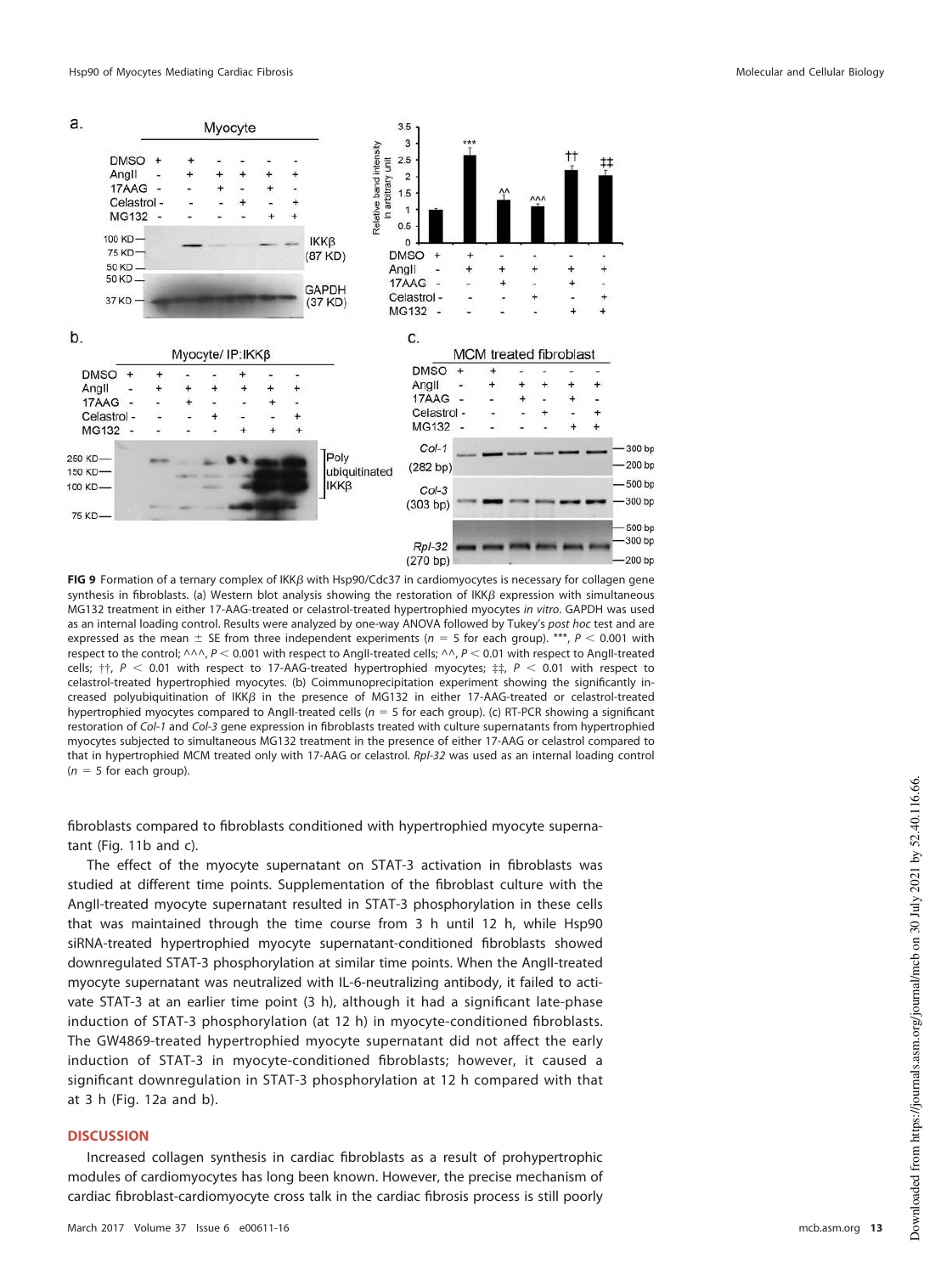

<span id="page-13-0"></span>**FIG 10** Hsp90 inhibition alters the release of myocyte-derived exosomes containing IL-6 during hypertrophy. (a) A micro-BCA assay showed a significant reduction in the exosomal protein content in Hsp90 siRNA-treated hypertrophied myocytes compared to that in AngII-treated myocytes. Results are expressed as the mean  $\pm$  SE from three independent experiments ( $n = 10$  for each group). \*\*\*,  $P < 0.001$ with respect to the control;  $\uparrow\uparrow$ ,  $P < 0.01$  with respect to AngII-treated myocytes. (b) Immunoprecipitation with anti-Hsp90 antibody followed by Western blot analyses with CD63 and Hsp90 showing an interaction between Hsp90 and a specific glycosylated form of CD63 during myocyte hypertrophy. Western blot analysis alone showed several glycosylated forms of CD63 in the different treatment groups ( $n = 10$ ) for each group). (c) Western blots of a myocyte-derived exosomal isolate showing the presence of Hsp90 and IL-6 only in AngII-treated myocyte-derived exosomes. A major band from a Coomassie blue-stained SDS-polyacrylamide gel of fractionated exosomal proteins was used as a loading control ( $n = 5$  for each group). (d) Western blot analysis revealed the presence of Hsp90 in the exosomal membrane after carbonate treatment. Hsp90 was removed by subsequent treatment with proteinase K. IL-6 was present in exosome isolates treated only with proteinase K ( $n = 3$  for each group).

understood. The present study gives us a mechanistic insight by analyzing the novel role of Hsp90 from cardiomyocytes in the regulation of collagen synthesis in cardiac fibroblasts during cardiac hypertrophy. A recent report suggested a role of fibroblastderived microRNA-enriched exosomes as a potential regulator of cardiomyocyte hypertrophy [\(31\)](#page-23-12). Our study also demonstrates for the first time the mechanism of Hsp90-mediated modulation of IL-6 from cardiomyocytes either in secreted forms or in exosomal forms, in which IL-6 alters the fibrotic responses in fibroblasts via biphasic STAT-3 activation during progression of the disease.

The STAT-3-dependent mechanism of collagen synthesis in fibroblasts has been well documented [\(9,](#page-22-8) [32\)](#page-23-13). Although a direct interaction between STAT-3 and Hsp90 has been reported previously [\(21](#page-23-3)[–](#page-23-4)[23\)](#page-23-5), our previous findings suggested that Hsp90 inhibition in cardiac fibroblasts alone had no effect on STAT-3 activation in vitro [\(Fig. 1a\)](#page-2-0). Hsp90 inhibition also failed to exert any effect on STAT-3 signaling in isolated hypertrophied myocytes [\(Fig. 1b\)](#page-2-0). However, Hsp90 inhibition in rats in which the renal artery was ligated together with myocyte-specific Hsp90 knockdown in vivo led to deactivation of the STAT-3 signal along with the regression of fibrosis and a consequent improvement in cardiac function during cardiac hypertrophy [\(Fig. 2a](#page-3-0) and [3a](#page-5-0) and [c](#page-5-0) to [e\)](#page-5-0). This observation led us to believe that the in vitro and in vivo effects of Hsp90 inhibition are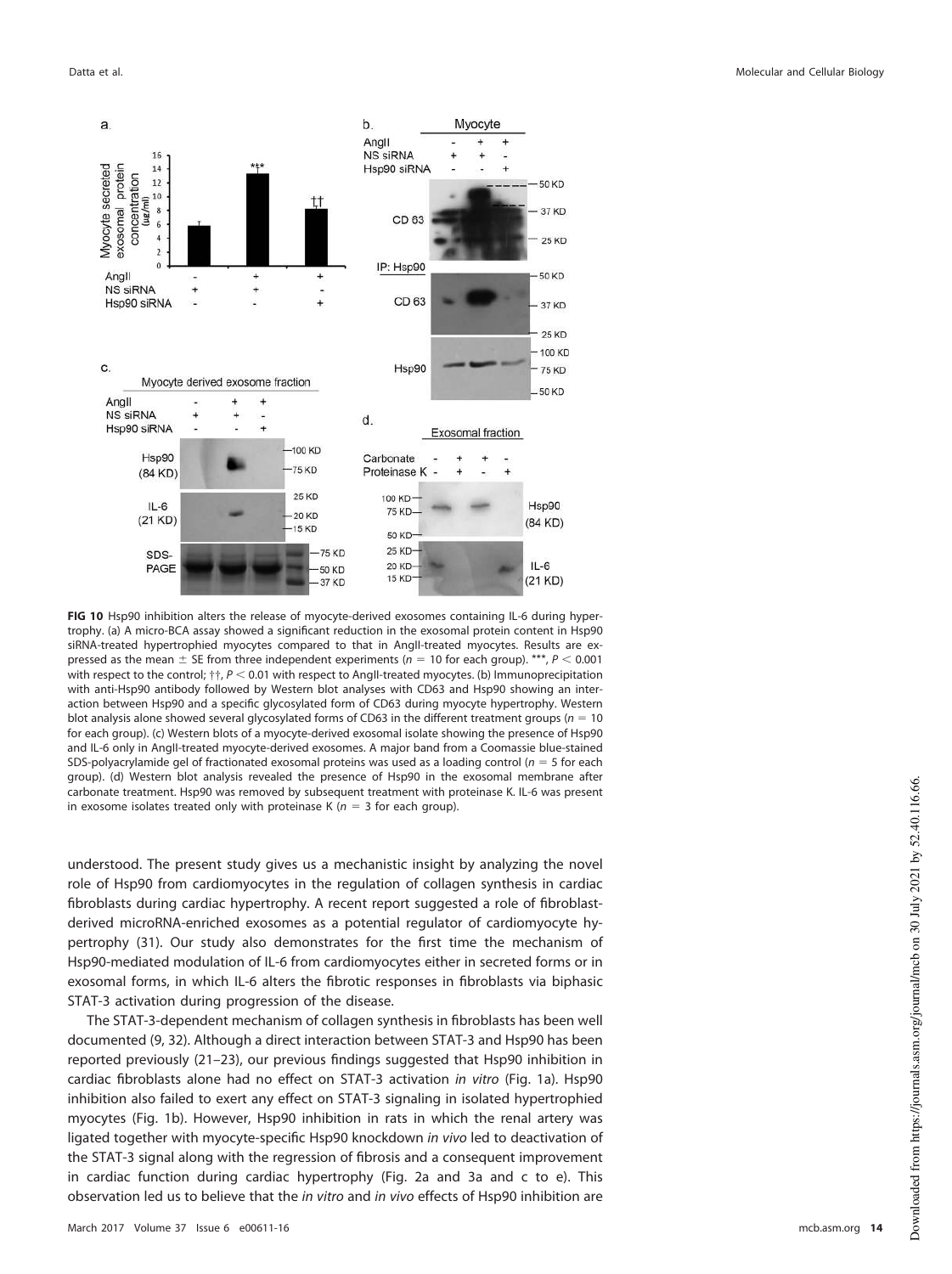

<span id="page-14-0"></span>**FIG 11** The transmigration of myocyte-derived exosomes is critical in the regulation of STAT-3-mediated collagen gene expression in fibroblasts during hypertrophy. (a) Immunofluorescence study showing the presence of myocyte-derived exosomes (green fluorescence) in fibroblasts conditioned with CD63-eGFPtransfected hypertrophied myocyte supernatants. Either Hsp90 siRNA or GW4869 treatment of CD63-eGFPtransfected hypertrophied myocytes inhibited the transmigration of myocyte-derived exosomes into the MCM-treated fibroblasts. Fibroblasts were stained with primary antibody against vimentin (red fluorescence), and nuclei were stained with DAPI ( $n = 5$  for each group). (i to iv) DAPI staining; (v to viii) GFP-positive cells (marked by arrows); (ix to xii) vimentin expression; (xiii to xvi) merged images. Immunoblotting of myocytes with an anti-GFP antibody confirmed the equal transfection of CD63. C, fibroblasts conditioned with control MCM; A, fibroblasts treated with hypertrophied MCM; Si, fibroblasts conditioned with Hsp90 siRNA-treated hypertrophied MCM; GW, fibroblasts conditioned with GW4869-treated hypertrophied MCM. Control and hypertrophied myocytes were treated with either DMSO or NS siRNA, yielding similar results. Bars, 20  $\mu$ m. Magnification,  $\times$ 100. (b) Western blot analysis revealed the significant downregulation of phosphorylated STAT-3 in fibroblasts conditioned with the GW4869-treated hypertrophied myocyte supernatant compared to fibroblasts conditioned with the AngII-treated myocyte supernatant. GAPDH was used as an internal loading control ( $n = 5$  for each group). Lanes C, fibroblasts conditioned with control MCM; lanes A, fibroblasts treated with hypertrophied MCM; lanes Si, fibroblasts conditioned with Hsp90 siRNA-treated hypertrophied MCM; lanes GW, fibroblasts conditioned with GW4869-treated hypertrophied MCM. Control and hypertrophied myocytes were treated with either DMSO or NS siRNA, yielding similar results. (c) RT-PCR showing significantly reduced levels of collagen gene expression in fibroblasts conditioned with GW4869-treated hypertrophied MCM compared to that in fibroblasts conditioned with the AngII-treated myocyte supernatants. RpI-32 was used as an internal loading control ( $n = 5$  for each group). Lanes C, fibroblasts conditioned with control MCM; lanes A, fibroblasts treated with hypertrophied MCM; lanes Si, fibroblasts conditioned with Hsp90 siRNAtreated hypertrophied MCM; lanes GW, fibroblasts conditioned with GW4869-treated hypertrophied MCM. Control and hypertrophied myocytes were treated with either DMSO or NS siRNA, yielding similar results.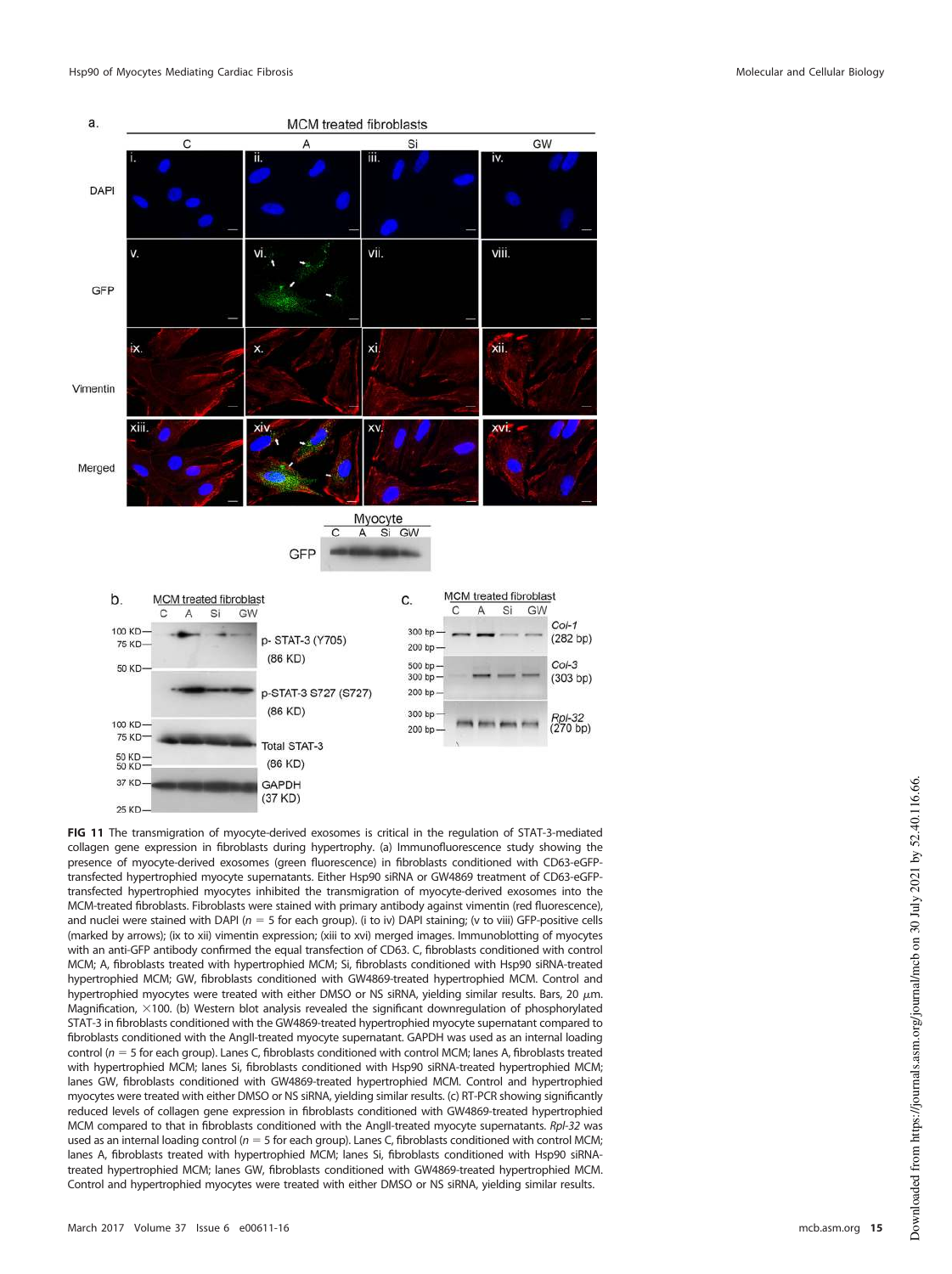

<span id="page-15-0"></span>**FIG 12** Hsp90 of myocytes is critical in the temporal regulation of STAT-3 activation in fibroblasts during cardiac hypertrophy. (a) Western blot analysis showing changes in the ratio of phosphorylated STAT-3/ total STAT-3 at different time points in fibroblasts conditioned with culture supernatants of myocytes subjected to various treatments ( $n = 5$  for each group). GAPDH was used as an internal loading control. (b) Graphical representations of the Western blots shown in panel a showing temporal changes in STAT-3 phosphorylation. Results were analyzed by one-way ANOVA followed by Tukey's post hoc test. C, fibroblasts conditioned with control MCM; A, fibroblasts conditioned with hypertrophied MCM; A+GW, fibroblasts conditioned with GW4869-treated hypertrophied MCM; A+Hsp90 siRNA, fibroblasts conditioned with Hsp90 siRNA-treated hypertrophied MCM; A+anti-IL-6, fibroblasts conditioned with anti-IL-6 neutralizing antibody-treated hypertrophied MCM. Control and hypertrophied myocytes were treated with either DMSO, NS siRNA, or NS IgG, yielding similar results.

different and Hsp90 inhibition in myocytes might have an indirect effect on collagen synthesis in cardiac fibroblasts. To have an insight into the underlying cellular influence of myocytes, fibroblasts were conditioned with Hsp90-inhibited hypertrophied myocytes or their culture supernatant, which produced a significant downregulation of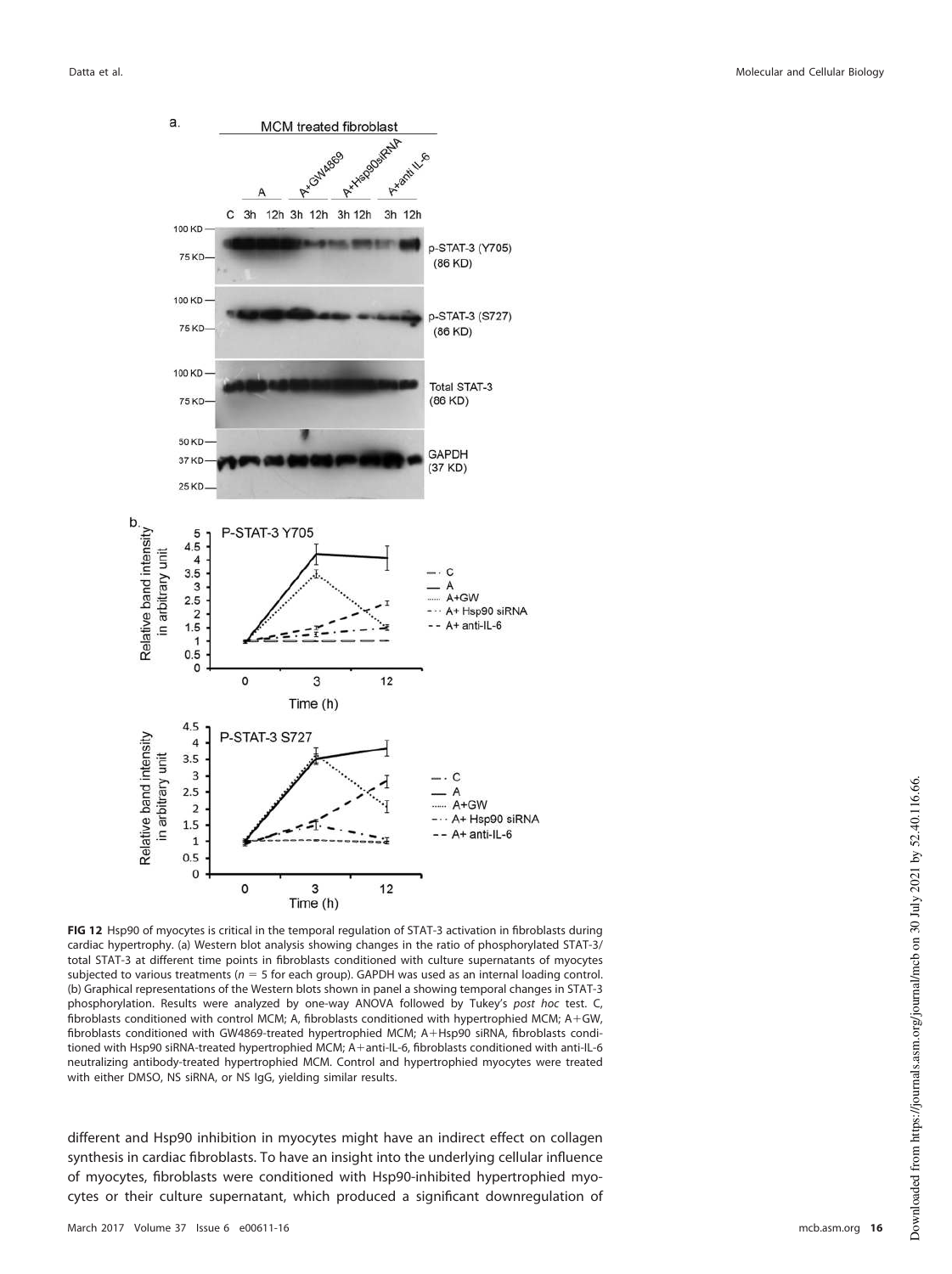STAT-3 activity as well as subsequently reduced the level of collagen gene expression in myocyte-conditioned fibroblasts. This clearly indicates that paracrine factors from myocytes can regulate STAT-3 activation in fibroblasts [\(Fig. 2c](#page-3-0) and [3a](#page-5-0) and [b\)](#page-5-0).

The autocrine/paracrine effect of IL-6 type cytokines upon STAT-3 activation is a well-known phenomenon found to occur in several cell types [\(9,](#page-22-8) [13](#page-22-12)[–](#page-22-13)[15\)](#page-22-14). Fredj et al. [\(33\)](#page-23-14) reported a paracrine role of myocyte-secreted IL-6 in fibroblast proliferation. In our study, Hsp90 inhibition, which led to decreased levels of IL-6 production in hypertrophied cardiomyocytes together with decreased levels of STAT-3 activation in myocyteconditioned fibroblasts, pointed to a probable role of Hsp90 of the myocytes in IL-6-mediated paracrine regulation of STAT-3 in fibroblasts [\(Fig. 4\)](#page-7-0). This was further confirmed by conditioning fibroblasts with an IL-6-neutralized hypertrophied myocyte supernatant, which resulted in reduced levels of STAT-3 phosphorylation and the subsequent downregulation of collagen synthesis compared to the findings for fibroblasts conditioned with AngII-treated myocyte supernatant [\(Fig. 5\)](#page-8-0). An IL-6 activity assay indicated significantly higher levels of activity of IL-6 secreted from hypertrophied myocytes than IL-6 secreted from AngII-treated fibroblasts [\(Fig. 4a\)](#page-7-0), suggesting that myocyte-derived IL-6 plays a pivotal paracrine role in the regulation of STAT-3 mediated fibrotic signaling, while the autocrine action of IL-6 on cardiac fibroblasts is merely significant during AngII-mediated cardiac hypertrophy. In addition to IL-6, IL-11 and LIF were reported in human adult ventricular myocyte culture supernatants [\(34\)](#page-23-15). However, it was observed that the levels of IL-11 and LIF secreted from hypertrophied cardiomyocytes were significantly less than the levels of IL-6 secreted under similar conditions, and moreover, the levels of IL-11 and LIF remained unaltered by Hsp90 siRNA treatment (data not shown). Myocyte-derived IL-6 thus surfaced as a major player in the regulation of STAT-3-mediated collagen expression in fibroblasts during cardiac hypertrophy.

As reported earlier, IL-6 promoters contain a putative p65 binding site, and thus, the synthesis of IL-6 is tightly regulated by p65 in different cell types [\(35,](#page-23-16) [36\)](#page-23-17). Apart from p65, earlier reports also provided evidence of the positive regulation of the IL-6 gene by the C/EBP and AP-1 families of proteins [\(37,](#page-23-18) [38\)](#page-23-19). Our study has shown that Hsp90 inhibition in hypertrophied myocytes significantly downregulated the nuclear expression of both p65 and  $C/EBP\beta$  [\(Fig. 6a](#page-9-0) and [b\)](#page-9-0); however, no change in the levels of AP-1 expression (c-fos and c-jun) were observed under similar treatment conditions (data not shown). To further assess the roles of p65 and  $C/EBP\beta$  in IL-6 expression during hypertrophy, hypertrophied myocytes were treated with either <code>p65</code> siRNA or <code>C/EBP $\beta$ </code> siRNA. Although p65 knockdown in hypertrophied myocytes resulted in the significant downregulation of secreted IL-6,  $C/EBP\beta$  knockdown failed to alter IL-6 secretion from these cells, indicating that altered IL-6 expression during cardiac hypertrophy is predominantly regulated by  $p65$  and not by C/EBP $\beta$  [\(Fig. 6c\)](#page-9-0), as was previously reported during hypoxia [\(39\)](#page-23-20). Reduced levels of C/EBP $\beta$  expression by Hsp90 inhibition could be attributed to the reduced IL-6 levels found under similar conditions in hypertrophied myocytes, as reported previously by Stephanou et al. [\(40\)](#page-23-21), who showed a probable role of IL-6 in the regulation of  $C/EBP\beta$  expression.

In an effort to decipher the role of p65 and C/EBP $\beta$  in the regulation of STAT-3mediated collagen synthesis, it was observed that p65 knockdown in hypertrophied myocytes significantly downregulated STAT-3 phosphorylation as well as the levels of collagen gene expression, whereas  $C/EBP\beta$  knockdown failed to alter the expression of either of these proteins in hypertrophied MCM-treated fibroblasts [\(Fig. 6d](#page-9-0) and [e\)](#page-9-0), thereby establishing the pivotal role of myocyte-derived p65 in the regulation of collagen expression in fibroblasts during hypertrophy.

Induction of p65 during cardiac hypertrophy has previously been associated with the fate of cardiomyocytes [\(41\)](#page-23-22); however, the significance of p65 upregulation in hypertrophied cardiomyocytes has not yet been colligated to excess collagen synthesis in fibroblasts. Our data revealed decreased levels of nuclear translocation of p65 in Hsp90-inhibited hypertrophied myocytes and, subsequently, a reduced level of tran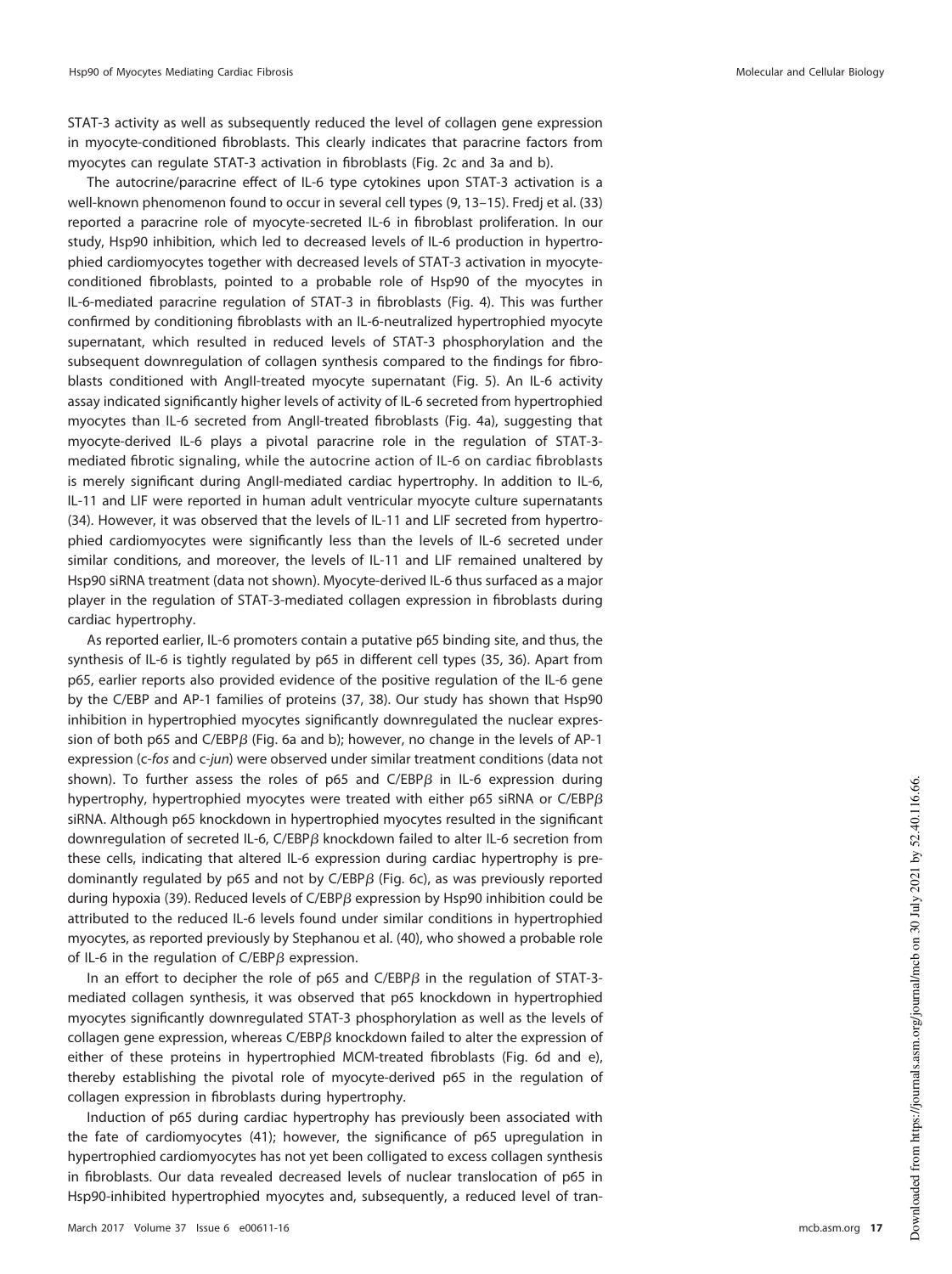scriptional activity of p65 in these cells, suggesting that Hsp90 modulates IL-6 synthesis in myocytes via alteration of its p65 activity [\(Fig. 7a](#page-10-0) and [b\)](#page-10-0).

Classically, p65 activation requires phosphorylation of  $IKK\beta$ , which in turn phosphorylates  $I \kappa B$  to relieve its inhibition of p65, and the free p65 then translocates to the nucleus to bind to the promoters of its target genes [\(42\)](#page-23-23). The requirement for Hsp90 in such activation of  $IK\beta$  and its downstream signaling cascade has been described previously [\(43,](#page-23-24) [44\)](#page-23-25). Lee et al. [\(45\)](#page-23-26) already reported on the role of Hsp90 in  $IKK\beta$ mediated p65 activation during myocyte hypertrophy in vitro. Myocyte-targeted knockdown of Hsp90 in our study, which led to the reduced activation of the IKK $\beta$ -p65 axis during cardiac hypertrophy, corroborated the earlier reports [\(Fig. 7c\)](#page-10-0). Coimmunoprecipitation of IKK $\beta$  with Hsp90 during cardiac hypertrophy in vitro and in vivo provided evidence of physical interactions between these proteins, and the inability of IKK $\beta$  to immunoprecipitate with Hsp90 in the presence of 17-AAG confirmed the specificity of such interactions [\(Fig. 7d\)](#page-10-0). FRET-FRAP analysis showed significant FRET efficiency, indicating that direct physical interactions exist between IKK $\beta$  and the ATPase domain of Hsp90 [\(Fig. 8a\)](#page-11-0). The significantly reduced FRET efficiency during 17-AAG treatment again confirmed the specificity of such interactions.

Cdc37 had been shown to interact with Hsp90 during the processing of its client kinases [\(46,](#page-23-27) [47\)](#page-23-28). Our results clearly showed that disruption of the Hsp90-Cdc37 interaction by celastrol treatment during hypertrophy abrogated subsequent interactions between Hsp90 and IKK $\beta$  in myocytes, indicating that the Hsp90-Cdc37 interaction is essential to stabilize IKK $\beta$  prior to the formation of a ternary complex with Hsp90. However, the blockage of Hsp90-Cdc37 interactions did not alter the binding of Cdc37 and IKK $\beta$ , thus indicating that Cdc37 might ensure the efficient loading of IKK $\beta$  on Hsp90, resulting in the activation of p65 and subsequent IL-6 synthesis in hypertrophied myocytes. The downregulated expression of IKK $\beta$ , consistent with the loss of its interaction with Hsp90, raises questions about the fate of IKK $\beta$  in Hsp90-inhibited hypertrophy samples [\(Fig. 8b](#page-11-0) and [c\)](#page-11-0).

The ubiquitination of IKK $\beta$  during Hsp90 inhibition was previously reported [\(44\)](#page-23-25). Our data showed the restoration of  $IK\beta$  expression and increased polyubiquitination either in 17-AAG-treated or in celastrol-treated hypertrophied myocytes in the presence of a proteasome inhibitor, MG132 [\(Fig. 9a](#page-12-0) and [b\)](#page-12-0). This suggests that ubiquitin-mediated proteasomal degradation plays a key role in the downregulation of IKK $\beta$  in the absence of active chaperoning by the Hsp90/Cdc37 complex during AngII-mediated myocyte hypertrophy. These results altogether indicate that the stabilization of functional IKK $\beta$ depends on its physical interaction with Hsp90 and that the loss of such interactions during 17-AAG or celastrol treatment renders  $IK\beta$  vulnerable to ubiquitin-mediated proteasomal degradation and results in the subsequent loss of p65-induced transcription of IL-6 in hypertrophied myocytes. Fibroblasts conditioned with supernatants of MG132-treated hypertrophied myocytes along with 17-AAG or celastrol showed a significant restoration of regressed collagen expression compared with that in fibroblasts conditioned with similar myocyte supernatants without proteasomal inhibition [\(Fig. 9c\)](#page-12-0). This indicates that the modulation of  $IKK\beta$  by Hsp90 in the myocyte is necessary for collagen gene expression in fibroblasts during cardiac hypertrophy.

Besides occurring in a secreted form, IL-6 may also reside in cell-derived exosomes, as suggested earlier [\(48\)](#page-23-29). Myocyte-derived exosomes have not yet been characterized during AngII-mediated hypertrophy. Our study showed a significant increase in the myocyte-derived exosome content during hypertrophy, which was again reduced by knocking down Hsp90 expression in myocytes [\(Fig. 10a\)](#page-13-0).

One pertinent question was how Hsp90 regulates exosomal release from myocytes. However, the regulation of exosome release has not been well documented in any system so far. Glycosylation of CD63 was reported in various cell types, and CD63 knockdown resulted in decreased exosomal release [\(49](#page-23-30)[–](#page-23-31)[51\)](#page-23-32). This prompted us to check the expression of CD63 in treated myocytes, which revealed a significantly altered pattern of glycosylation of CD63 by Hsp90 knockdown in hypertrophied cells, along with a decrease in the amount of exosome released compared to the amount released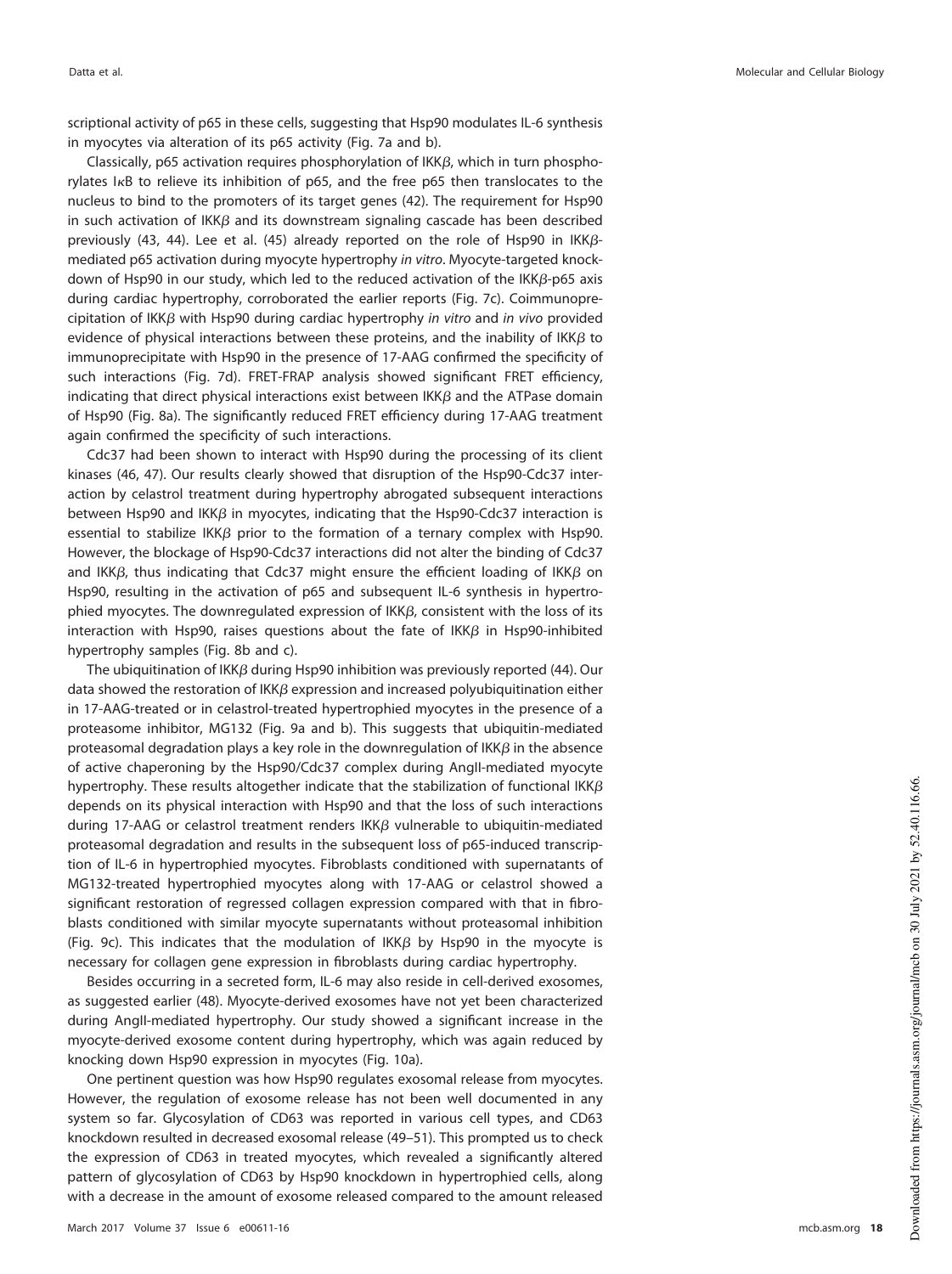from AngII-treated cells [\(Fig. 10a](#page-13-0) and [b\)](#page-13-0). Such an altered glycosylation of CD63 in the absence of Hsp90 might play a role in the modulation of myocyte-derived exosomal release during cardiac hypertrophy. However, the relation between Hsp90 and CD63 was poorly understood. A coimmunoprecipitation experiment revealed a positive interaction of Hsp90 with a specific pattern of glycosylation of CD63 in hypertrophied myocytes that was significantly downregulated by Hsp90 siRNA treatment [\(Fig. 10b\)](#page-13-0). Taken together, our results thus indicate that the interaction between Hsp90 and glycosylated CD63 might be a crucial regulator of exosome release from myocytes during hypertrophy. However, further studies in this direction might elucidate the precise mechanism of Hsp90 in the modulation of exosomal release during cardiac hypertrophy.

Exosomes derived from hypertrophied myocytes were further characterized. Hsp90 and IL-6 were found to be incorporated into exosomes derived from hypertrophied myocytes [\(Fig. 10c\)](#page-13-0). The presence of Hsp90 in exosomes has been reported previously [\(52\)](#page-23-33); however, the precise location of Hsp90 in myocyte-derived exosomes was unknown. Treatment of exosomes with carbonate and proteinase K revealed the presence of IL-6 inside the lumen and showed that Hsp90 was an adherent protein on the surface of the exosomal membrane [\(Fig. 10d\)](#page-13-0), as observed by Gupta and Knowlton [\(53\)](#page-23-34) in the case of Hsp60. Identifying their precise location within myocyte-derived exosomes might provide important clues to decipher the mechanism of exosome-mediated signaling pathways in fibroblasts during cardiac hypertrophy and fibrosis.

Extracellular Hsp90-mediated modulation of proinflammatory cytokines has been reported earlier [\(54\)](#page-23-35). The autocrine effect of TNFR-1 in myocyte-derived exosomes during hypoxia and the paracrine effect on myocytes by IL-6-containing exosomes from macrophages during sepsis were shown previously [\(55,](#page-23-36) [56\)](#page-23-37). However, it was still unclear whether the same myocyte-derived exosomes can transmigrate to fibroblasts, thereby initiating fibrosis. Colocalization experiments showed a significant amount of GFP-positive fibroblasts when fibroblasts were conditioned with supernatants derived from hypertrophied myocytes transfected with CD63-enhanced green fluorescent protein (eGFP). This indicated the transmigration of myocyte-derived exosomes with its content to fibroblasts during cardiac hypertrophy [\(Fig. 11a,](#page-14-0) panels vi and xiv). When exosome release was blocked in hypertrophied myocytes, GW4869-treated myocyte supernatant-conditioned fibroblasts showed a significant reduction in STAT-3 activity and subsequent collagen synthesis [\(Fig.](#page-14-0) 11b and [c\)](#page-14-0). Interestingly, Hsp90 inhibition also led to reduced exosome release during myocyte hypertrophy, indicating a potential role of Hsp90 in the regulation of exosomemediated STAT-3 activation in fibroblasts.

To have a better insight into the effect of myocyte-derived exosomes on STAT-3 signaling in fibroblasts, time-dependent STAT-3 phosphorylation was assessed. The delayed activation of STAT-3 in vascular smooth muscle cells and in response to tumor-derived exosomes in THP-1 cells has been reported [\(48,](#page-23-29) [57\)](#page-24-0). In this study, exosomal blockade in hypertrophied cardiomyocytes had no effect on STAT-3 phosphorylation in myocyte-conditioned fibroblasts at earlier time points; however, it dampened STAT-3 activity at later phases. IL-6 neutralized the hypertrophied myocyte supernatant; on the other hand, it abolished STAT-3 phosphorylation at earlier time points but failed to do so in the later phases. These results indicate that the effect of secreted IL-6 and exosomal IL-6 on STAT-3 activation in fibroblasts was temporally different. While IL-6 secreted from myocytes is presumed to be required for the early induction of STAT-3 phosphorylation, exosomal IL-6 might have a delayed role in the maintenance of STAT-3 activation in fibroblasts. Also, knockdown of Hsp90 in hypertrophied myocytes abrogated STAT-3 phosphorylation throughout the time course, confirming its role in the regulation of biphasic activation of STAT-3 in fibroblasts [\(Fig.](#page-15-0) [12a](#page-15-0) and [b\)](#page-15-0).

Our study proposes a novel signaling mechanism where Hsp90 orchestrates the synthesis of IL-6 and its release in exosomes from myocytes during cardiac hypertrophy. IL-6 secreted from such myocytes and IL-6 secreted from myocyte-derived exosomes are together responsible for the activation and maintenance of STAT-3 signaling in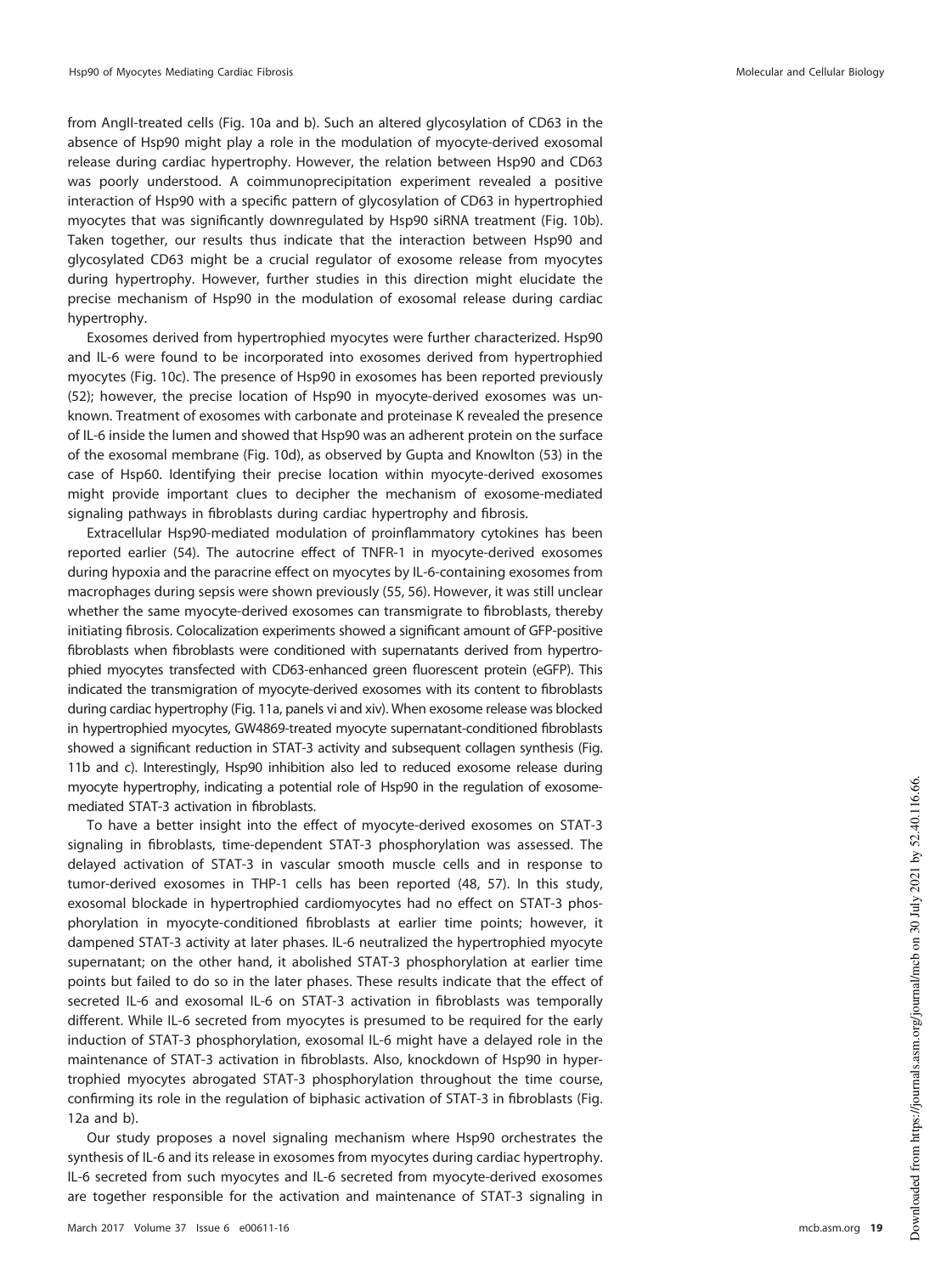

<span id="page-19-0"></span>**FIG 13** Schematic representation of a plausible pathway for Hsp90-mediated regulation of STAT-3 that subsequently alters collagen gene expression during cardiac hypertrophy involving myocyte-fibroblast cross talk.

cardiac fibroblasts, resulting in excess collagen synthesis and deposition in the diseased myocardium during cardiac hypertrophy [\(Fig. 13\)](#page-19-0). In conclusion, our data reveal for the first time a profibrotic role exerted by Hsp90 of the myocytes via the regulation of myocyte-synthesized IL-6 and the biphasic activation of STAT-3 in fibroblasts. Future studies are required to resolve the mechanism of IL-6 incorporation into the exosomes and its release in the in vivo system to develop a better therapeutic regime to treat cardiac hypertrophy and fibrosis.

#### **MATERIALS AND METHODS**

**Animals used.** The 28-week-old male Wistar rats used in this study ( $n = 40$ ) were procured from the National Institute of Nutrition, Hyderabad, AP, India. The investigation conforms with the guidelines in the Institutional Administrator's Manual for Laboratory Animal Care and Use, published by the National Institutes of Health [\(58\)](#page-24-1), and was also approved by the Institutional Animal Ethics Committee, University of Calcutta (registration number 885/ac/05/CPCSEA), and registered with the Committee for the Purpose of Control and Supervision of Experiments on Laboratory Animals (CPCSEA), Ministry of Environment and Forests, Government of India.

**Cell culture techniques.** Neonatal cardiomyocytes and fibroblasts were cultured and treated as described in the following sections. For coculture experiments, culture supernatants from different experimental groups of myocytes were transferred to fibroblast plates and were conditioned for 24 h (myocyte-conditioned medium [MCM]-treated fibroblasts). Also, fibroblasts were cocultured with myocytes on coverslips and inserts [\(7\)](#page-22-6). For time point analysis, fibroblasts were incubated with MCM for 3 h to 12 h.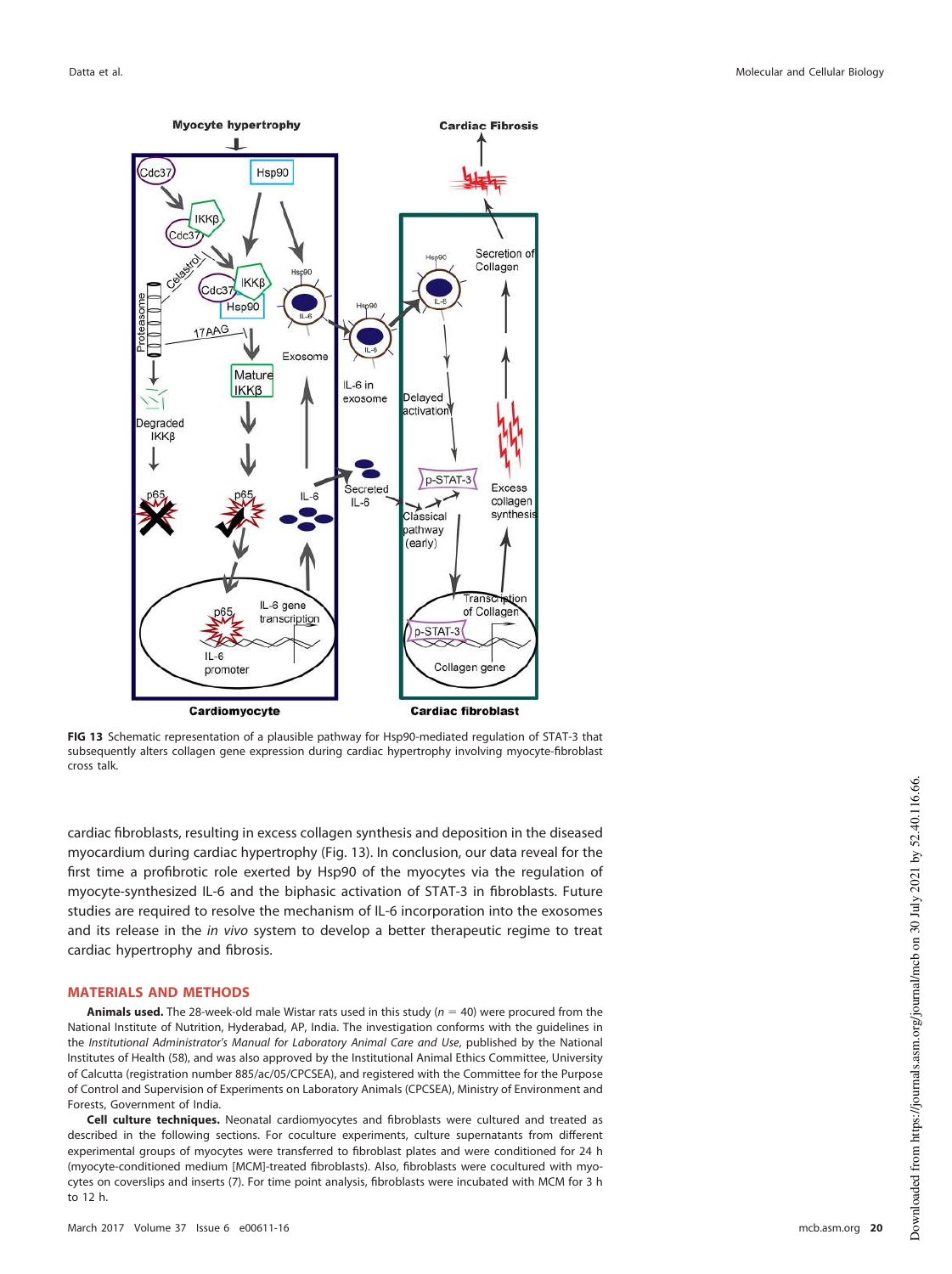**(i) Culture of neonatal cardiomyocytes.** Neonatal myocytes were isolated from the hearts of 2- to 3-day-old rat pups and cultured on laminin-coated standard six-well plates (Sigma-Aldrich, St. Louis, MO) using a previously described procedure [\(59\)](#page-24-2), and cover glasses were placed on the plates. On the third day, myocytes were incubated in serum-starved Dulbecco modified Eagle medium for 8 to 12 h before experimentation. Approximately 90% pure isolated cardiomyocytes were confirmed by staining with  $\alpha$ -actinin antibody [\(41\)](#page-23-22).

**(ii) Treatment of neonatal cardiomyocytes.** Neonatal rat cardiomyocytes were incubated for 24 h at 37°C in the absence (control) or presence (treated) of  $10^{-8}$  mol/liter Sar1 AngII (Bachem, Torrance, CA). AngII was replenished every 6 h throughout the incubation period [\(41\)](#page-23-22). Myocytes were treated with 1  $\mu$ M the Hsp90 inhibitor 17-allylamino-17-demethoxygeldanamycin (17-AAG; Sigma), 2  $\mu$ M the Hsp90-Cdc37 interaction blocker celastrol (Sigma-Aldrich, St. Louis, MO), 20  $\mu$ M the proteasome inhibitor MG132 (Z-Leu-Leu-Leu-Ala; Sigma-Aldrich, St. Louis, MO), and 20  $\mu$ M the exosome release blocker GW4869 (Sigma-Aldrich, St. Louis, MO) for 2 h prior to AngII treatment as previously described [\(26\)](#page-23-8). An equivalent concentration of dimethyl sulfoxide (DMSO) was added for the other experimental groups where applicable. In the case of GW4869 treatment, cell culture supernatants were collected after the treatment period for the determination of AchE activity in order to confirm successful exosome release blockade. Myocytes were also treated with neutralizing antibodies to IL-6 (Abcam, UK). Cells in the other treatment groups were treated with an equivalent amount of a goat IgG isotype control (Thermo Fisher, MA). Treatment of myocytes with anti-p65 RelA siRNA, anti-C/EBP $\beta$  siRNA, Hsp90 ab1 siRNA (Qiagen Flexitube siRNA), or negative-control siRNA (catalogue no. 1027280; AllStars negative-control siRNA; Qiagen) was done using the HiPerfect transfection reagent (Qiagen) per the manufacturer's instruction.

**(iii) Isolation and treatment of cardiac fibroblasts.** Cardiac fibroblasts were isolated from the hearts of 28-week-old rats by the collagenase dispersion method described by Mir et al. [\(9\)](#page-22-8). Cells were maintained at 37°C with 5% CO<sub>2</sub> and were subsequently passaged. Fibroblasts were confirmed by staining with antivimentin antibody. The treatment of fibroblasts with AngII, 17-AAG, and Hsp90 siRNA was done as previously described [\(26\)](#page-23-8).

**Generation of cardiac hypertrophy in vivo.** Cardiac hypertrophy in vivo was generated by ligating the right renal artery of 28-week-old male rats (weight, 250 to 300 g) as described earlier [\(9\)](#page-22-8). Rats were anesthetized with an intraperitoneal (i.p.) injection of a mixture of ketamine (80 mg/kg of body weight) and xylazine (12 mg/kg). Rats that underwent a similar procedure without aortic ligation (a sham operation) were designated the control group. Animals were maintained under optimum conditions for 14 days and were sacrificed on the 15th day after surgery. Hearts were taken out and stored in liquid nitrogen for future use. Hypertrophy was measured from the heart weight (HW; in milligrams)-to-body weight (BW; in grams) ratio [\(41\)](#page-23-22).

**Administration of 17-AAG in vivo.** 17-AAG was administered i.p. for 3 consecutive days at a dose of 0.2 mg/kg/day before renal artery ligation. Control and ligated rats were treated with equivalent amounts of DMSO [\(26\)](#page-23-8).

**Cardiomyocyte-targeted delivery of Hsp90 siRNA in vivo.** Hsp90 siRNA was encapsulated in stearic acid-modified carboxy methyl chitosan (CMC) conjugated to a cardiomyocyte-targeting peptide at a weight ratio of 1:100 by incubation for 2 h at 4°C as described previously [\(60\)](#page-24-3). Hsp90 siRNA with CMC-peptide was injected intravenously at a dose of 2 mg/kg of body weight into rats in which the renal artery was ligated on alternate days starting from the 8th day until the 14th day of ligation. Rats that underwent a sham operation and treated with nonspecific (NS) siRNA tagged with CMC-peptide were used as negative controls.

**RT-PCR.** Total RNA was isolated from cells (obtained after 24 h of treatment) and tissues (obtained on the 15th day after surgery) using the TRIzol reagent (Invitrogen) by following the manufacturer's instructions. One microgram of total RNA was used to make cDNA using a cloned avian myeloblastosis virus (AMV) first-strand cDNA synthesis kit (Invitrogen). Reverse transcription-PCR (RT-PCR) for Col-1, Col-3, and Rpl-32 was done with appropriate primers [\(26\)](#page-23-8).

**Estimation of total collagen content by hydroxyproline assay.** The total collagen content in ventricular tissue in which the renal artery was ligated as well as in the fibroblast culture supernatant was measured by a hydroxyproline assay. With the help of a standard curve, the hydroxyproline content in the unknown samples was calculated. The amount of collagen was calculated by multiplying the hydroxyproline content by a factor of 8.2 [\(9\)](#page-22-8).

**Histological analysis.** Heart tissues from each group of animals were taken for analysis of the collagen volume fraction (CVF). Coronal sections obtained from the equator of the left ventricle were fixed, and sections were stained with Masson's trichrome (Sigma-Aldrich, MO) to analyze collagen deposition under a microscope (Nikon NIS BR). Thirty sections were scanned, and at least 10 images were captured from each section. Images were digitized and processed by the use of ImageJ, a computer morphometric program. CVF was calculated as the sum of all collagen-stained tissue areas of the coronal sections divided by the total surface area of the section. Color segmentation was applied to separate the stained tissues from other nonspecific objects [\(60\)](#page-24-3).

**Determination of cardiac function.** Two-dimensional echocardiography was performed to determine cardiac function in vivo. Lightly sedated rats were evaluated using the M-mode views on a transthoracic study, measuring the left ventricular diastolic dimension (LVDD) and fractional shortening (FS; in percent). Data were correlated with the timing of the QRS complex. Digitized images were obtained using an ultrasound system (Vivid S5 system; GE Healthcare, Milwaukee, WI) [\(41,](#page-23-22) [61\)](#page-24-4).

**Protein isolation.** Proteins were isolated from myocytes and adult fibroblasts using a mammalian protein extraction reagent (M-PER; Thermo Scientific, IL) according to the manufacturer's protocol.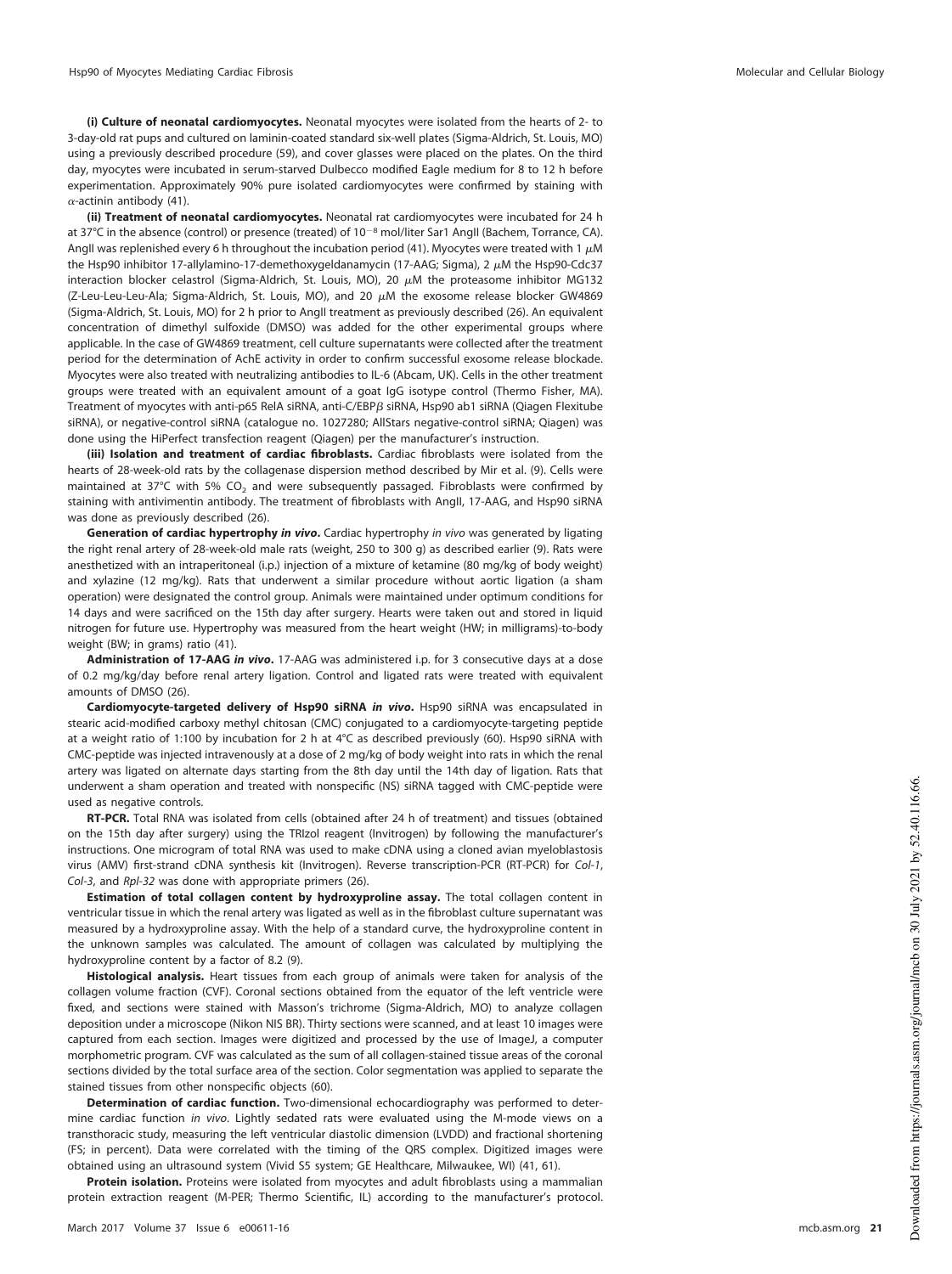Protein extracts were prepared from ventricular tissue using a previously described procedure [\(7\)](#page-22-6). Nuclear fractions from tissue samples were isolated by standard differential centrifugation methods [\(41\)](#page-23-22).

**Western blotting.** Western blot analysis was performed as described by Mir et al. [\(9\)](#page-22-8). Briefly, the proteins in 30- to 50-µg protein samples were separated by 10 to 12.5% SDS-PAGE and transferred to a polyvinylidene difluoride membrane. After the membranes were blocked, they were incubated with polyclonal antibodies to Hsp90 (Abcam, UK), ubiquitin (Abcam, UK), and CD63 and C/EBP $\beta$  (Santa Cruz Biotechnology, Santa Cruz, CA), a monoclonal antibody to Cdc37 (Cell Signaling, MA), phosphorylated and total antibodies to p65, I<sub>KB</sub>, IKK<sub>B</sub>, and STAT-3 (Cell Signaling, MA), and horseradish peroxidase (HRP)-conjugated secondary antibodies (Thermo Fisher, MA). Immunoreactive bands were visualized using an Immobilon Western chemiluminescence HRP-conjugated substrate (Millipore, MA). Glyceraldehyde-3-phosphate dehydrogenase (GAPDH) and histone deacetylase 1 (HDAC-1) (Cell Signaling, MA) were used as loading controls for cytosolic and nuclear proteins, respectively. Blots were normalized by the appropriate loading controls and were scanned and quantitated using a GelDoc XR system and Quantity One software, version 4.6.3 (Bio-Rad, CA).

**Estimation of IL-6, IL-11, and LIF in culture supernatants.** The amounts of IL-6, LIF, and IL-11 secreted in the culture supernatants of the different groups were estimated by the use of respective ELISA kits (an IL-6 ELISA kit [RayBiotech] and IL-11 and LIF ELISA kits [MyBioSource]) following the manufacturers' protocols. Results are expressed as the number of picograms of cytokine per milliliter of culture supernatant.

**Immunofluorescence study.** Myocytes grown on coverslips were treated with AngII and Hsp90 siRNA as described above and then stained with the primary antibodies for actinin and phospho-p65 (Cell Signaling, MA), followed by incubation with Alexa Fluor 488- and Alexa Fluor 633-labeled secondary antibodies (Molecular Probes) as previously described [\(9\)](#page-22-8). After the slides were mounted with Vectashield (with DAPI [4',6-diamidino-2-phenylindole]) (Vector Laboratories, CA), the slides were examined under a confocal microscope (FV1200; Olympus, Singapore).

An immunofluorescence study was performed in vivo with frozen ventricular tissue sections (4 mm), prepared using a CM1850 cryostat (Leica, CA), from the different experimental groups. The tissue sections were fixed and stained with antibodies against IL-6 (Santa Cruz Biotechnology, Santa Cruz, CA) and sarcomeric alpha-actinin (Abcam, UK), followed by incubation with labeled secondary antibodies and mounting with DAPI.

**Coimmunoprecipitation.** Coimmunoprecipitation was done following the manufacturer's protocol (Pierce coimmunoprecipitation kit; Thermo Fisher, MA). Briefly, proteins were incubated with fast-flow protein G- or protein A-Sepharose beads and centrifuged to eliminate nonspecifically bound proteins [\(62\)](#page-24-5). The concentration of the precleared proteins was estimated by Bradford's assay. Two hundred micrograms of protein was immunoprecipitated using the primary antibodies anti-IKK $\beta$  and anti-Hsp90, respectively. The immunoprotein complex was again incubated with protein G- or protein A-Sepharose beads. Attached proteins were then eluted from the beads in 1% SDS buffer, followed by immunoblotting with monoclonal antibodies against Cdc37 and ubiquitin [\(26\)](#page-23-8). Normalization was done by immunoblotting using the same antibodies.

**Measurement of transcriptional activity of NF-B by Dual-Luciferase assay.** IL-6 –luciferase and pRL-TK were used for the Dual-Luciferase NF-<sub>KB</sub> reporter assay (Promega), performed according to the manufacturer's protocol. Briefly, myocytes were plated on six-well plates and transfected with 3  $\mu$ g of reporter plasmid carrying the firefly luciferase gene under the control of the IL-6 promoter containing the NF- $\kappa$ B binding consensus sequence (PGL-3) and 3  $\mu$ g of reference plasmid pRL-TK carrying the Renilla luciferase gene under the control of the simian virus 40 enhancer and promoter (Promega). The Lipofectamine 2000 reagent (Invitrogen) was used as a transfection reagent following the manufacturer's protocol. After 16 h, cells were treated with 17-AAG followed by AngII and kept for another 24 h. Cells were lysed in 200  $\mu$ l of passive lysis buffer (Promega). Firefly luciferase and Renilla luciferase activities in 20  $\mu$ l of cell lysate were measured by use of a Dual-Luciferase reporter assay system (Promega) and a luminometer (Varioskan multimode reader; Thermo Fisher, MA). Relative activity was defined as the ratio of firefly luciferase activity to Renilla luciferase activity.

**Plasmid construction and transfection.** The Hsp90 ATPase domain (HATP; nucleotides 148 to 610, corresponding to amino acids 36 to 190 of Hsp90 ab1) was amplified from extracted RNA by RT-PCR and cloned in frame into the FLAG vector (HATP-FLAG) as previously described [\(26\)](#page-23-8). The plasmid expressing CD63-eGFP was a kind gift from Paul Luzio's lab (Addgene). All the clones were confirmed by sequencing (3730 DNA analyzer; Applied Biosystems). Plasmids were transfected to AngII-treated cardiomyocytes with the help of the TurboFect transfection reagent (Thermo Scientific, IL) per the manufacturer's protocol.

**FRAP.** Hypertrophied myocytes were transfected with HATP-FLAG in either the presence or the absence of 17-AAG. Cells were then stained with FLAG-fluorescein isothiocyanate (FITC) and IKK $\beta$ tetramethyl rhodamine isocyanate (TRITC). The FITC and TRITC dyes were used as the donor and acceptor, respectively, in this fluorescence recovery after photobleaching (FRAP) analysis. TRITC was subjected to 50% photobleaching, and the intensity of FITC was measured. Fluorescence resonance energy transfer (FRET) efficiency was calculated from the difference between the postbleaching and prebleaching donor intensities (delta donor) using a confocal microscope (FV1200; Olympus) [\(26\)](#page-23-8).

**Isolation of exosome from myocyte-conditioned medium.** Exosomes were isolated according to the method of Savina et al. [\(63,](#page-24-6) [64\)](#page-24-7). Briefly, 5 ml of medium was collected on ice and centrifuged first at 800  $\times$  g for 10 min to remove any cells and then at 12,000  $\times$  g for 30 min to eliminate any cellular debris. Exosomes were then separated from the supernatant by centrifugation at 110,000  $\times$  g for 2 h. The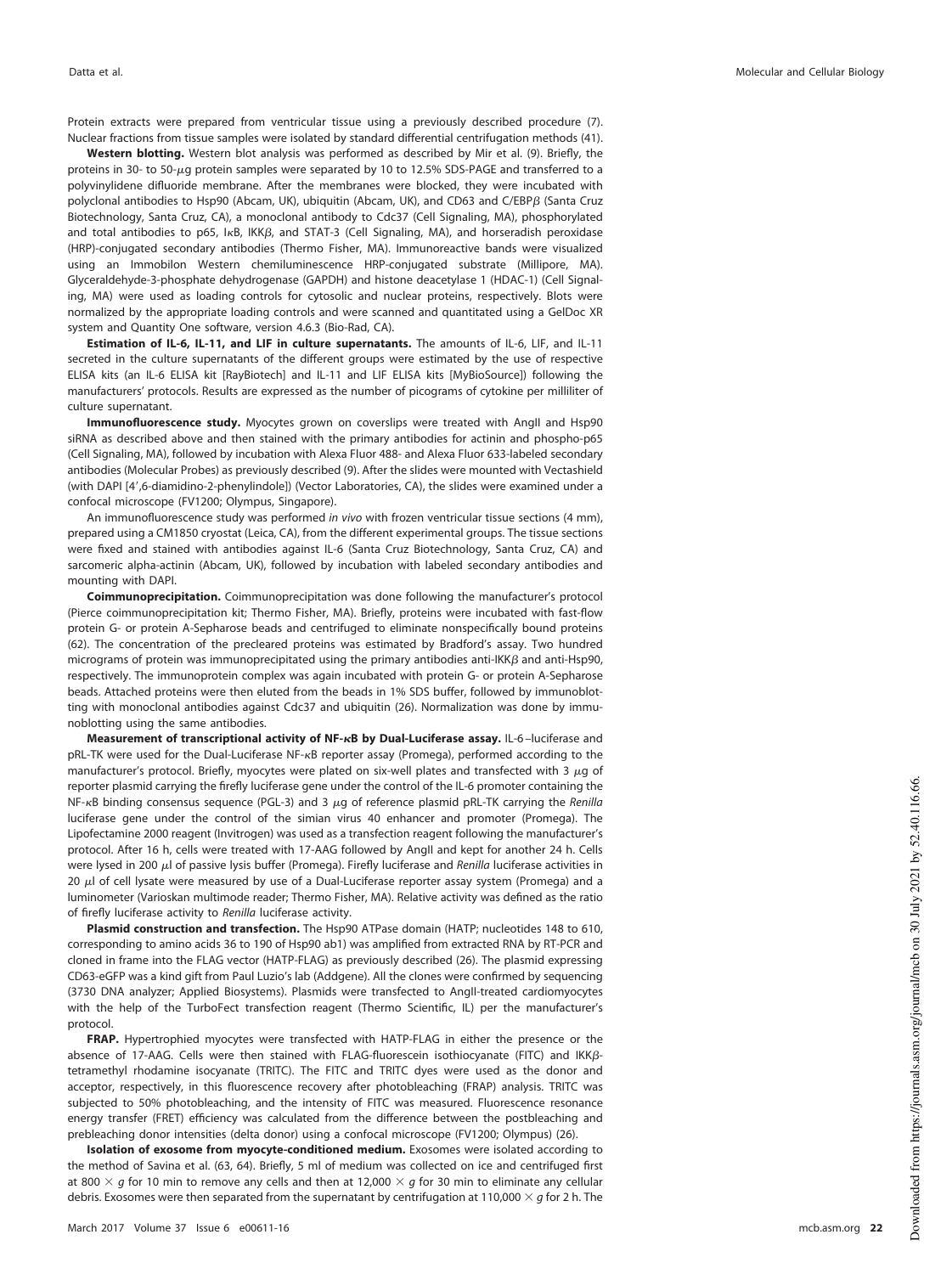exosomal pellet was washed once in phosphate-buffered saline (PBS) and then resuspended in 200  $\mu$ l of PBS (exosomal fraction) [\(53,](#page-23-34) [65\)](#page-24-8).

**Characterization of exosomal proteins. (i) Determination of the quantity of exosomes.** The quantity of exosomes was determined by a micro-BCA assay (Pierce, Rockford, IL) by measuring the total amount of exosomal protein [\(55\)](#page-23-36).

**(ii) Carbonate treatment.** Exosomes were treated with 1 M Na<sub>2</sub>CO<sub>3</sub>, pH 11.5, for 30 min at 37°C. Carbonate treatment opens and flattens membranes, releasing proteins that are not integrated into the membrane [\(53\)](#page-23-34).

**(iii) Proteinase K treatment.** Carbonate-treated exosomes were resuspended in either 7 mM proteinase K, 10 mM EDTA, 5 mM N-ethylmaleimide (NEM) or 10 nM EDTA, 5 mM NEM as a control. The membranes were incubated at 37°C for 10 min, which digests proteins that are present on the surface of the membrane. The membranes were then centrifuged and resuspended in sample buffer [\(53\)](#page-23-34).

**Identification of myocyte-derived exosomes in fibroblasts.** The plasmid expressing CD63-eGFP was transfected into myocytes followed by different treatments. Cell culture supernatants from all the treatment groups were transferred to the respective fibroblast plates, and the plates were incubated for 24 h. Fibroblasts were then stained with antivimentin antibody (Abcam, UK), and the presence of GFP was observed after mounting with DAPI under a fluorescence microscope (Nikon NIS BR). Equal transfection of CD63-eGFP in myocytes was confirmed by immunoblotting with anti-GFP antibody from the proteins collected from the myocyte plates.

Statistical analysis. All the results are expressed as the mean  $\pm$  standard error (SE) from three independent experiments. Data were analyzed using an independent-sample t test with SPSS software (version 14.0). For experiments with multiple comparisons, one-way analysis of variance (ANOVA) followed by Tukey's post hoc test was conducted. Results with  $P$  values of  $<$ 0.05 were considered significant.

#### **ACKNOWLEDGMENTS**

We sincerely acknowledge Barbara Smith (Coventry University, Coventry, UK) for carefully editing the manuscript.

This work was funded by the Department of Biotechnology (DBT; grant no. BT/ PR3709/BRB/10/980/2011 and BT/PR7016/NNT/28/641/2012) and the Department of Science and Technology (DST; grant no. SB/SO/HS-148/2013), Government of India, to S. Sarkar. R. Datta was supported by a fellowship from the Council of Scientific and Industrial Research (CSIR), India [grant no. 09/028(0834)/2011-EMR-I].

We declare that we have no conflict of interest.

### <span id="page-22-0"></span>**REFERENCES**

- 1. Ho CY, López B, Coelho-Filho OR, Lakdawala NK, Cirino AL, Jarolim P, Kwong R, González A, Colan SD, Seidman JG, Díez J. 2010. Myocardial fibrosis as an early manifestation of hypertrophic cardiomyopathy. N Engl J Med 363:552–563. https://doi.org/10.1056/NEJMoa1002659.
- <span id="page-22-2"></span><span id="page-22-1"></span>2. Fan D, Takawale A, Lee J, Kassiri Z. 2012. Cardiac fibroblasts, fibrosis and extracellular matrix remodeling in heart disease. Fibrogenesis Tissue Repair 5:15. https://doi.org/10.1186/1755-1536-5-15.
- <span id="page-22-3"></span>3. Weber KT, Brilla CG. 1991. Pathological hypertrophy and cardiac interstitium. Fibrosis and renin-angiotensin-aldosterone system. Circulation 83:1849 –1865.
- 4. Kong P, Christia P, Frangogiannis NG. 2014. The pathogenesis of cardiac fibrosis. Cell Mol Life Sci 71:549 –574. https://doi.org/10.1007/s00018 -013-1349-6.
- <span id="page-22-5"></span><span id="page-22-4"></span>5. Baker KM, Booz GW, Dostal DE. 1992. Cardiac actions of angiotensin II: role of an intracardiac renin-angiotensin system. Annu Rev Physiol 54: 227–241. https://doi.org/10.1146/annurev.ph.54.030192.001303.
- 6. Hilfiker-Kleiner D, Landmesser U, Drexler H. 2006. Molecular mechanisms in heart failure: focus on cardiac hypertrophy, inflammation, angiogenesis, and apoptosis. J Am Coll Cardiol 48:A56-A66. https://doi.org/ 10.1016/j.jacc.2006.07.007.
- <span id="page-22-7"></span><span id="page-22-6"></span>7. Pathak M, Sarkar S, Vellaichamy E, Sen S. 2001. Role of myocytes in myocardial collagen production. Hypertension 37:833– 840. https:// doi.org/10.1161/01.HYP.37.3.833.
- 8. Sarkar S, Vellaichamy E, Young D, Sen S. 2004. Influence of cytokines and growth factors in ANG II-mediated collagen upregulation by fibroblasts in rats: role of myocytes. Am J Physiol Heart Circ Physiol 287:H107–H117. https://doi.org/10.1152/ajpheart.00763.2003.
- <span id="page-22-8"></span>9. Mir SA, Chatterjee A, Mitra A, Pathak K, Mahata SK, Sarkar S. 2012. Inhibition of signal transducer and activator of transcription 3 (STAT3) attenuates interleukin-6 (IL-6)-induced collagen synthesis and resultant hypertrophy in rat heart. J Biol Chem 287:2666 –2677. https://doi.org/ 10.1074/jbc.M111.246173.
- <span id="page-22-9"></span>10. Willey CD, Palanisamy AP, Johnston RK, Mani SK, Shiraishi H, Tuxworth WJ, Zile MR, Balasubramanian S, Kuppuswamy D. 2008. STAT3 activation in pressure-overloaded feline myocardium: role for integrins and the tyrosine kinase BMX. Int J Biol Sci 4:184 –199.
- <span id="page-22-10"></span>11. Fiaschi T, Magherini F, Gamberi T, Lucchese G, Faggian G, Modesti A, Modesti PA. 2014. Hyperglycemia and angiotensin II cooperate to enhance collagen I deposition by cardiac fibroblasts through a ROS-STAT3 dependent mechanism. Biochim Biophys Acta 1843:2603–2610. https:// doi.org/10.1016/j.bbamcr.2014.07.009.
- <span id="page-22-12"></span><span id="page-22-11"></span>12. Haghikia A, Ricke-Hoch M, Stapel B, Gorst I, Hilfiker-Kleiner D. 2014. STAT3, a key regulator of cell-to-cell communication in the heart. Cardiovasc Res 102:281–289. https://doi.org/10.1093/cvr/cvu034.
- 13. Wang Y, van Boxel-Dezaire AH, Cheon H, Yang J, Stark GR. 2013. STAT3 activation in response to IL-6 is prolonged by the binding of IL-6 receptor to EGF receptor. Proc Natl Acad Sci U S A 110:16975-16980. https://doi.org/10.1073/pnas.1315862110.
- <span id="page-22-13"></span>14. Yun UJ, Park SE, Jo YS, Kim J, Shin DY. 2012. DNA damage induces the IL-6/STAT3 signaling pathway, which has anti-senescence and growthpromoting functions in human tumors. Cancer Lett 323:155–160. https:// doi.org/10.1016/j.canlet.2012.04.003.
- <span id="page-22-14"></span>15. Niemand C, Nimmesgern A, Haan S, Fischer P, Schaper F, Rossaint R, Heinrich PC, Müller-Newen G. 2003. Activation of STAT3 by IL-6 and IL-10 in primary human macrophages is differentially modulated by suppressor of cytokine signaling 3. J Immunol 170:3263–3272. https://doi.org/ 10.4049/jimmunol.170.6.3263.
- <span id="page-22-15"></span>16. Marg A, Shan Y, Meyer T, Meissner T, Brandenburg M, Vinkemeier U. 2004. Nucleocytoplasmic shuttling by nucleoporins Nup153 and Nup214 and CRM1-dependent nuclear export control the subcellular distribution of latent Stat1. J Cell Biol 165:823– 833. https://doi.org/10.1083/ jcb.200403057.
- <span id="page-22-16"></span>17. Levy DE, Lee CK. 2002. What does Stat3 do? J Clin Invest 109:1143–1148. https://doi.org/10.1172/JCI0215650.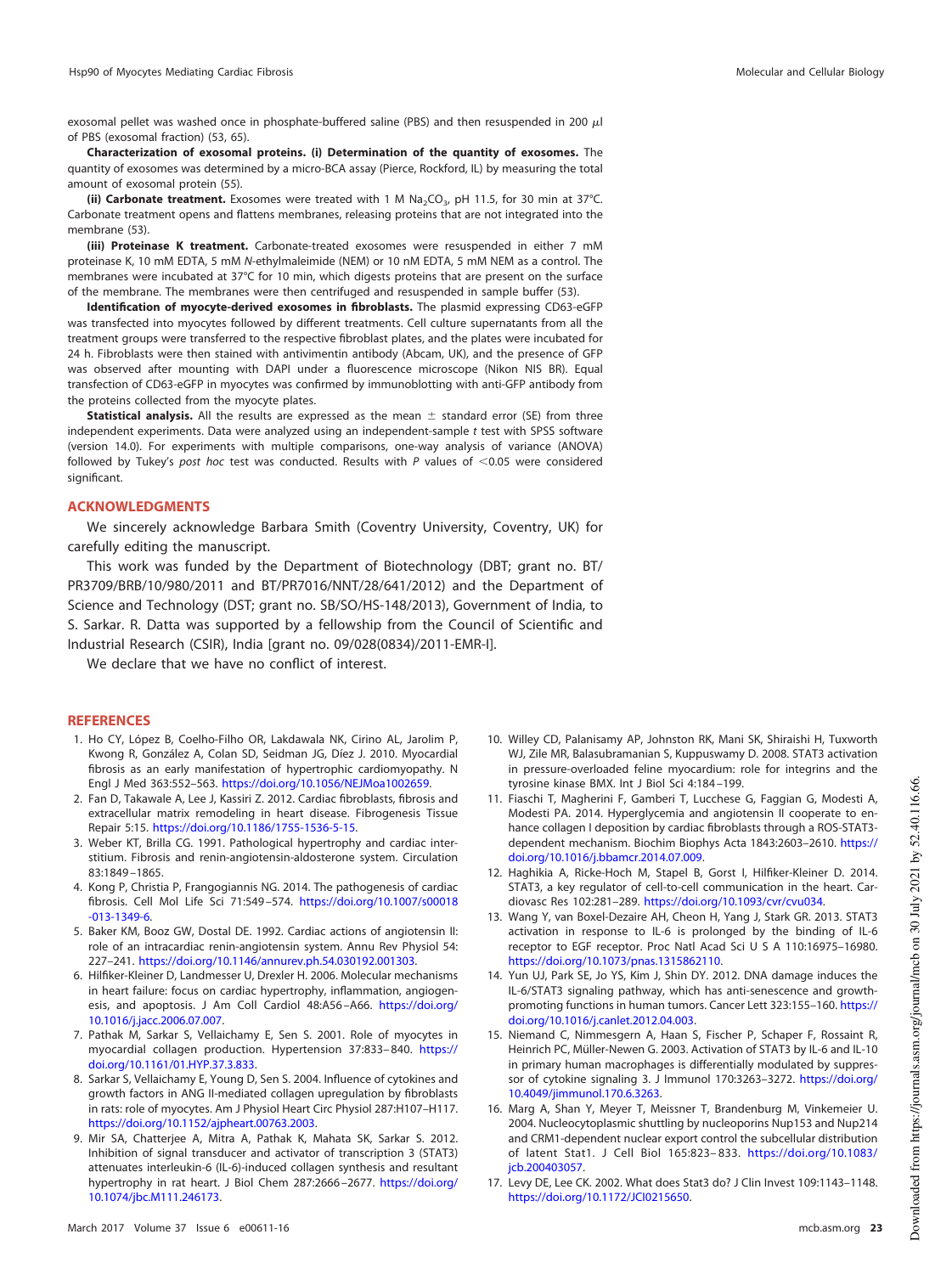- <span id="page-23-0"></span>18. Yu H, Lee H, Herrmann A, Buettner R, Jove R. 2014. Revisiting STAT3 signalling in cancer: new and unexpected biological functions. Nat Rev Cancer 14:736 –746. https://doi.org/10.1038/nrc3818.
- <span id="page-23-1"></span>19. Pranada AL, Metz S, Herrmann A, Heinrich PC, Müller-Newen G. 2004. Real time analysis of STAT3 nucleocytoplasmic shuttling. J Biol Chem 279:15114 –15123. https://doi.org/10.1074/jbc.M312530200.
- <span id="page-23-2"></span>20. Ng IH, Bogoyevitch MA, Jans DA. 2014. Cytokine-induced slowing of STAT3 nuclear import; faster basal trafficking of the STAT3 $\beta$  isoform. Traffic 15:946 –960. https://doi.org/10.1111/tra.12181.
- <span id="page-23-3"></span>21. Prinsloo E, Kramer AH, Edkins AL, Blatch GL. 2012. STAT3 interacts directly with Hsp90. IUBMB Life 64:266 –273. https://doi.org/10.1002/ iub.607.
- <span id="page-23-4"></span>22. Shah M, Patel K, Fried VA, Sehgal PB. 2002. Interactions of STAT3 with caveolin-1 and heat shock protein 90 in plasma membrane raft and cytosolic complexes: preservation of cytokine signaling during fever. J Biol Chem 277:45662– 45669. https://doi.org/10.1074/jbc.M205935200.
- <span id="page-23-5"></span>23. Sato N, Yamamoto T, Sekine Y, Yumioka T, Junicho A, Fuse H, Matsuda T. 2003. Involvement of heat-shock protein 90 in the interleukin-6 mediated signaling pathway through STAT3. Biochem Biophys Res Commun 300:847– 852. https://doi.org/10.1016/S0006-291X(02)02941-8.
- <span id="page-23-6"></span>24. Schoof N, von Bonin F, Trümper L, Kube D. 2009. HSP90 is essential for Jak-STAT signaling in classical Hodgkin lymphoma cells. Cell Commun Signal 7:17. https://doi.org/10.1186/1478-811X-7-17.
- <span id="page-23-7"></span>25. Kolosenko I, Grander D, Tamm KP. 2014. IL-6 activated JAK/STAT3 pathway and sensitivity to Hsp90 inhibitors in multiple myeloma. Curr Med Chem 21:3042–3047. https://doi.org/10.2174/0929867321666140414100831.
- <span id="page-23-8"></span>26. Datta R, Bansal T, Rana S, Datta K, Chattopadhyay S, Chawla-Sarkar M, Sarkar S. 2015. Hsp90/Cdc37 assembly modulates TGF $\beta$  receptor-II to act as a profibrotic regulator of TGF $\beta$  signaling during cardiac hypertrophy. Cell Signal 27:2410 –2424. https://doi.org/10.1016/j.cellsig.2015.09.005.
- <span id="page-23-9"></span>27. Tomcik M, Zerr P, Pitkowski J, Palumbo-Zerr K, Avouac J, Distler O, Becvar R, Senolt L, Schett G, Distler JH. 2014. Heat shock protein 90 (Hsp90) inhibition targets canonical TGF- $\beta$  signalling to prevent fibrosis. Ann Rheum Dis 73:1215–1222. https://doi.org/10.1136/annrheumdis-2012 -203095.
- 28. Lee WJ, Lee JH, Ahn HM, Song SY, Kim YO, Lew DH, Yun CO. 2015. Heat shock protein 90 inhibitor decreases collagen synthesis of keloid fibroblasts and attenuates the extracellular matrix on the keloid spheroid model. Plast Reconstr Surg 136:328e–337e. https://doi.org/10.1097/ PRS.0000000000001538.
- <span id="page-23-10"></span>29. Bellaye PS, Burgy O, Causse S, Garrido C, Bonniaud P. 2014. Heat shock proteins in fibrosis and wound healing: good or evil? Pharmacol Ther 143:119 –132. https://doi.org/10.1016/j.pharmthera.2014.02.009.
- <span id="page-23-11"></span>30. Noh H, Kim HJ, Mi RY, Kim WY, Kim J, Ryu JH, Kwon SH, Jeon JS, Han DC, Ziyadeh F. 2012. Heat shock protein 90 inhibitor attenuates renal fibrosis through degradation of transforming growth factor- $\beta$  type II receptor. Lab Invest 92:1583–1596. https://doi.org/10.1038/labinvest.2012.127.
- <span id="page-23-12"></span>31. Bang C, Batkai S, Dangwal S, Gupta SK, Foinquinos A, Holzmann A, Just A, Remke J, Zimmer K, Zeug A, Ponimaskin E. 2014. Cardiac fibroblastderived microRNA passenger strand-enriched exosomes mediate cardiomyocyte hypertrophy. J Clin Invest 124:2136 –2146. https://doi.org/ 10.1172/JCI70577.
- <span id="page-23-14"></span><span id="page-23-13"></span>32. Dai B, Cui M, Zhu M, Su WL, Qiu MC, Zhang H. 2013. STAT1/3 and ERK1/2 synergistically regulate cardiac fibrosis induced by high glucose. Cell Physiol Biochem 32:960 –971. https://doi.org/10.1159/000354499.
- 33. Fredj S, Bescond J, Louault C, Delwail A, Lecron JC, Potreau D. 2005. Role of interleukin-6 in cardiomyocyte/cardiac fibroblast interactions during myocyte hypertrophy and fibroblast proliferation. J Cell Physiol 204: 428 – 436. https://doi.org/10.1002/jcp.20307.
- <span id="page-23-15"></span>34. Ancey C, Corbi P, Froger J, Delwail A, Wijdenes J, Gascan H, Potreau D, Lecron JC. 2002. Secretion of IL-6, IL-11 and LIF by human cardiomyocytes in primary culture. Cytokine 18:199 –205. https://doi.org/10.1006/ cyto.2002.1033.
- <span id="page-23-17"></span><span id="page-23-16"></span>35. Libermann TA, Baltimore DA. 1990. Activation of interleukin-6 gene expression through the NF-kappa B transcription factor. Mol Cell Biol 10:2327–2334. https://doi.org/10.1128/MCB.10.5.2327.
- 36. Zhang YH, Lin JX, Vilcek J. 1990. Interleukin-6 induction by tumor necrosis factor and interleukin-1 in human fibroblasts involves activation of a nuclear factor binding to a kappa B-like sequence. Mol Cell Biol 10:3818 –3823. https://doi.org/10.1128/MCB.10.7.3818.
- <span id="page-23-18"></span>37. Hungness ES, Luo GJ, Pritts TA, Sun X, Robb BW, Hershko D, Hasselgren PO. 2002. Transcription factors C/EBP- $\beta$  and - $\delta$  regulate IL-6 production in IL-1β-stimulated human enterocytes. J Cell Physiol 192:64–70. https:// doi.org/10.1002/jcp.10116.
- <span id="page-23-19"></span>38. Ray A, Sassone-Corsi P, Sehgal PB. 1989. A multiple cytokine-and second messenger-responsive element in the enhancer of the human interleukin-6 gene: similarities with c-fos gene regulation. Mol Cell Biol 9:5537–5547. https://doi.org/10.1128/MCB.9.12.5537.
- <span id="page-23-20"></span>39. Matsui H, Ihara Y, Fujio Y, Kunisada K, Akira S, Kishimoto T, Yamauchi-Takihara K. 1999. Induction of interleukin (IL)-6 by hypoxia is mediated by nuclear factor (NF)- $\kappa$ B and NF-IL6 in cardiac myocytes. Cardiovasc Res 42:104 –112. https://doi.org/10.1016/S0008-6363(98)00285-5.
- <span id="page-23-21"></span>40. Stephanou A, Isenberg AD, Akira S, Kishimoto T, Latchman SD. 1998. The nuclear factor interleukin-6 (NF-IL6) and signal transducer and activator of transcription-3 (STAT-3) signalling pathways co-operate to mediate the activation of the hsp90 $\beta$  gene by interleukin-6 but have opposite effects on its inducibility by heat shock. Biochem J 330:189 –195. https:// doi.org/10.1042/bj3300189.
- <span id="page-23-22"></span>41. Chatterjee A, Mir SA, Dutta D, Mitra A, Pathak K, Sarkar S. 2011. Analysis of  $p53$  and NF- $\kappa$ B signaling in modulating the cardiomyocyte fate during hypertrophy. J Cell Physiol 226:2543–2554. https://doi.org/10.1002/ jcp.22599.
- <span id="page-23-24"></span><span id="page-23-23"></span>42. Hayden MS, Ghosh S. 2004. Signaling to NF-KB. Genes Dev 18: 2195–2224. https://doi.org/10.1101/gad.1228704.
- 43. Broemer M, Krappmann D, Scheidereit C. 2004. Requirement of Hsp90 activity for I<sub>K</sub>B kinase (IKK) biosynthesis and for constitutive and inducible IKK and NF-KB activation. Oncogene 23:5378-5386. https://doi.org/ 10.1038/sj.onc.1207705.
- <span id="page-23-25"></span>44. Chen G, Cao P, Goeddel DV. 2002. TNF-induced recruitment and activation of the IKK complex require Cdc37 and Hsp90. Mol Cell 9:401– 410. https://doi.org/10.1016/S1097-2765(02)00450-1.
- <span id="page-23-26"></span>45. Lee KH, Jang Y, Chung JH. 2010. Heat shock protein 90 regulates I<sub>K</sub>B kinase complex and  $NF-\kappa B$  activation in angiotensin II-induced cardiac cell hypertrophy. Exp Mol Med 42:703–711. https://doi.org/10.3858/ emm.2010.42.10.069.
- <span id="page-23-27"></span>46. Pratt WB, Toft DO. 2003. Regulation of signaling protein function and trafficking by the hsp90/hsp70-based chaperone machinery. Exp Biol Med 228:111–133. https://doi.org/10.1177/153537020322800201.
- <span id="page-23-28"></span>47. Eckl JM, Scherr MJ, Freiburger L, Daake MA, Sattler M, Richter K. 2015. Hsp90 · Cdc37 complexes with protein kinases form cooperatively with multiple distinct interaction sites. J Biol Chem 290:30843–30854. https:// doi.org/10.1074/jbc.M115.693150.
- <span id="page-23-29"></span>48. Bretz NP, Ridinger J, Rupp AK, Rimbach K, Keller S, Rupp C, Marmé F, Umansky L, Umansky V, Eigenbrod T, Sammar M. 2013. Body fluid exosomes promote secretion of inflammatory cytokines in monocytic cells via Toll-like receptor signaling. J Biol Chem 288:36691–36702. https://doi.org/10.1074/jbc.M113.512806.
- <span id="page-23-30"></span>49. Tominaga N, Hagiwara K, Kosaka N, Honma K, Nakagama H, Ochiya T. 2014. RPN2-mediated glycosylation of tetraspanin CD63 regulates breast cancer cell malignancy. Mol Cancer 13:134. https://doi.org/10.1186/1476 -4598-13-134.
- <span id="page-23-31"></span>50. Verweij FJ, Van Eijndhoven MA, Hopmans ES, Vendrig T, Wurdinger T, Cahir-McFarland E, Kieff E, Geerts D, van der Kant R, Neefjes J, Middeldorp JM. 2011. LMP1 association with CD63 in endosomes and secretion via exosomes limits constitutive NF-KB activation. EMBO J 30:2115-2129. https://doi.org/10.1038/emboj.2011.123.
- <span id="page-23-33"></span><span id="page-23-32"></span>51. Pols MS, Klumperman J. 2009. Trafficking and function of the tetraspanin CD63. Exp Cell Res 315:1584 –1592. https://doi.org/10.1016/ j.yexcr.2008.09.020.
- <span id="page-23-34"></span>52. Clayton A, Turkes A, Navabi H, Mason MD, Tabi Z. 2005. Induction of heat shock proteins in B-cell exosomes. J Cell Sci 118:3631–3638. https:// doi.org/10.1242/jcs.02494.
- <span id="page-23-35"></span>53. Gupta S, Knowlton AA. 2007. HSP60 trafficking in adult cardiac myocytes: role of the exosomal pathway. Am J Physiol Heart Circ Physiol 292:H3052–H3056. https://doi.org/10.1152/ajpheart.01355.2006.
- 54. Chung SW, Lee JH, Choi KH, Park YC, Eo SK, Rhim BY, Kim K. 2009. Extracellular heat shock protein 90 induces interleukin-8 in vascular smooth muscle cells. Biochem Biophys Res Commun 378:444 – 449. https://doi.org/10.1016/j.bbrc.2008.11.063.
- <span id="page-23-36"></span>55. Essandoh K, Yang L, Wang X, Huang W, Qin D, Hao J, Wang Y, Zingarelli B, Peng T, Fan GC. 2015. Blockade of exosome generation with GW4869 dampens the sepsis-induced inflammation and cardiac dysfunction. Biochim Biophys Acta 1852:2362–2371. https://doi.org/10.1016/ j.bbadis.2015.08.010.
- <span id="page-23-37"></span>56. Yu X, Deng L, Wang D, Li N, Chen X, Cheng X, Yuan J, Gao X, Liao M, Wang M, Liao Y. 2012. Mechanism of TNF- $\alpha$  autocrine effects in hypoxic cardiomyocytes: initiated by hypoxia inducible factor  $1\alpha$ , presented by